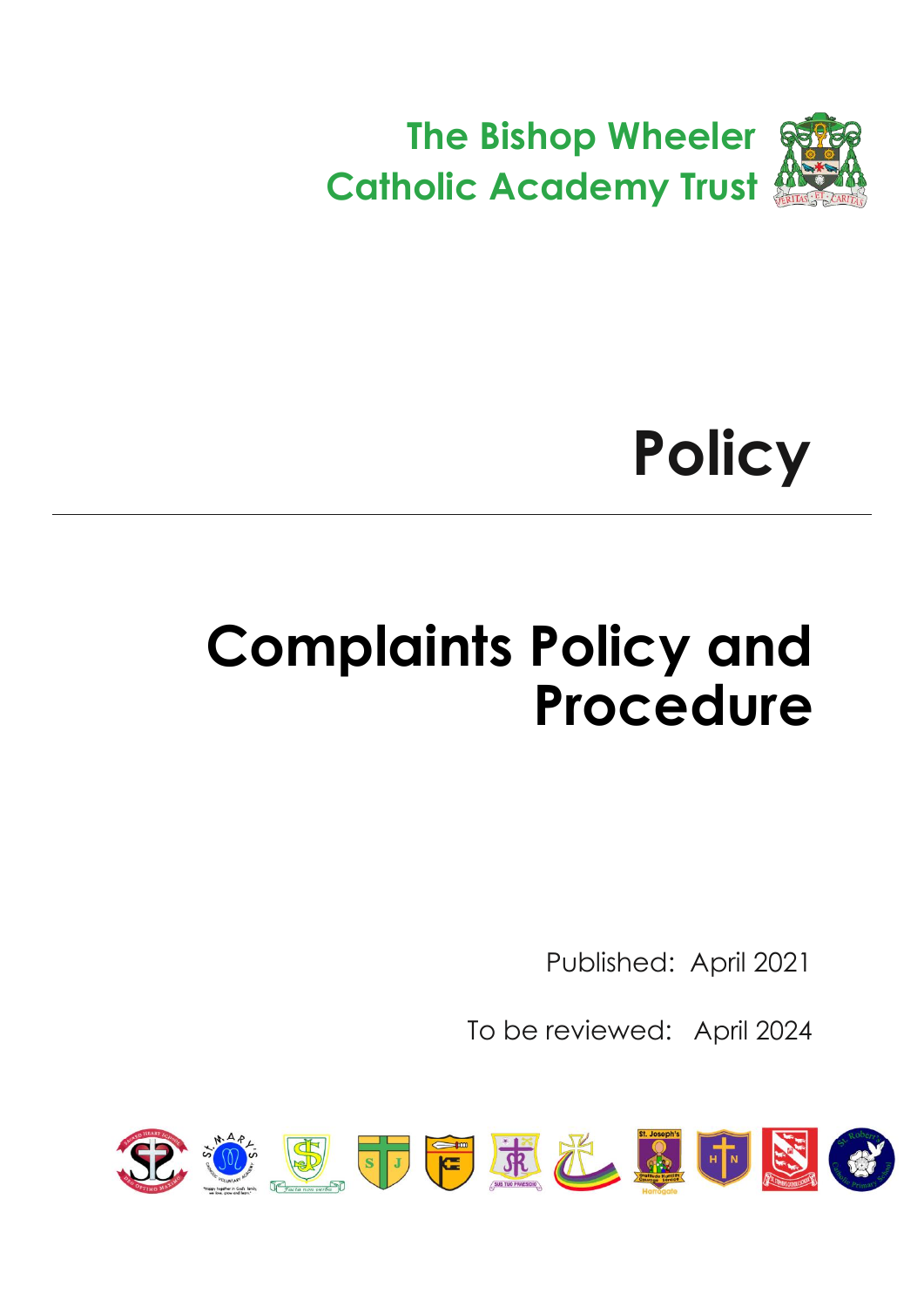### **The Bishop Wheeler Catholic Academy Trust**



# **Our Mission**

The school communities of The Bishop Wheeler Catholic Academy Trust will work together in truth and love to provide the best possible opportunities for all our young people and their families.

Our mission is the provision, development and future safeguarding of a World Class Catholic Education where every child, member of staff and family matters

The schools, their governors and the trust directors will work together, based on the principle of subsidiarity, in faithfulness and humility, to provide an education where Christ and His values of respect, service, tolerance, dignity and forgiveness are at the heart of everything we do.

### **This policy was adopted by the Trust Board**

 $\Delta \lambda$ 

 **Mrs D Gaskin Chair of Trust Board**

Date: 26th April 2021

Signature: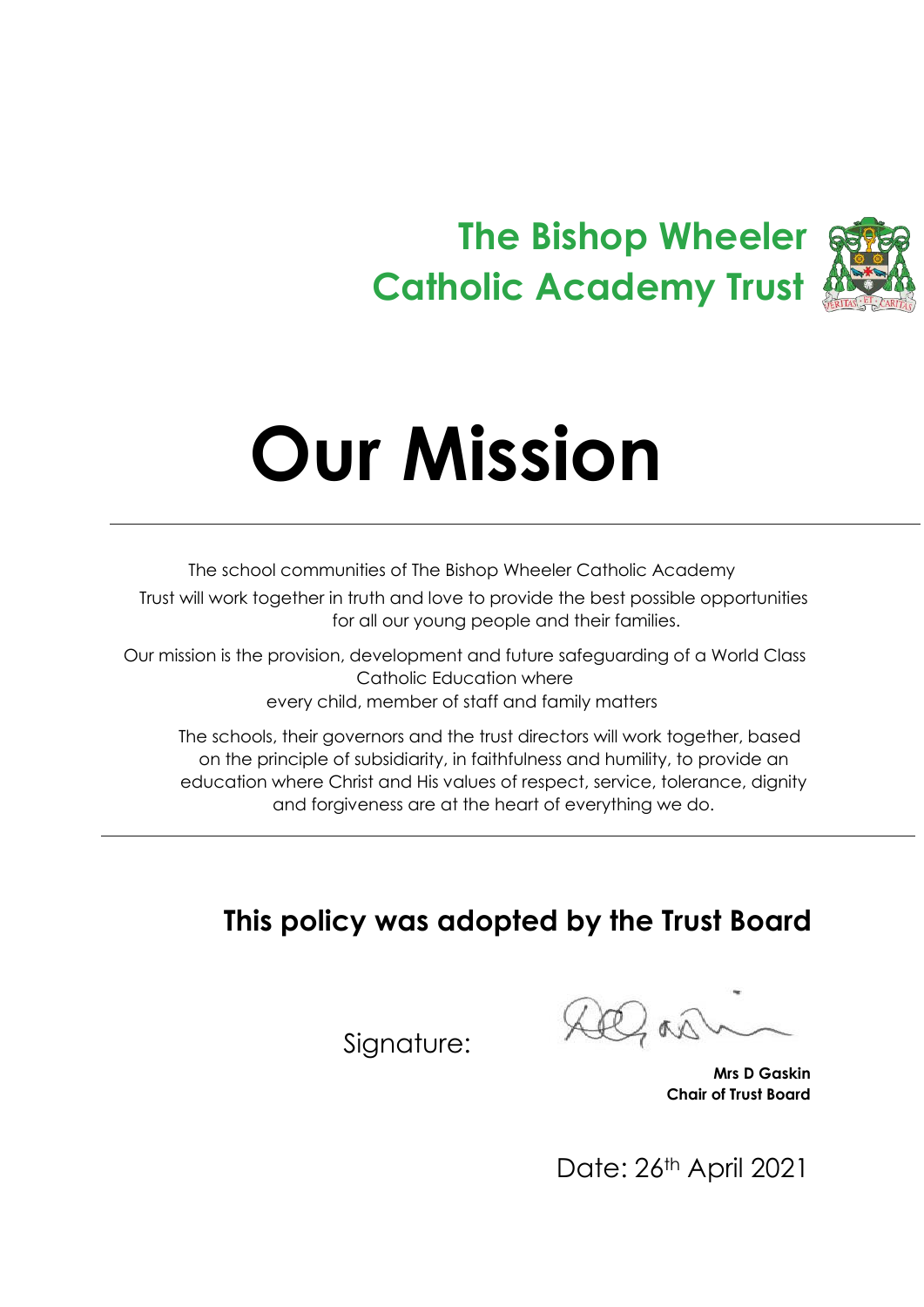## The Bishop Wheeler<br>Catholic Academy Trust



| <b>Version</b>                 |                | 3.0                           |                                                        |
|--------------------------------|----------------|-------------------------------|--------------------------------------------------------|
| Date                           |                | 29th April 2021               |                                                        |
| <b>Approved by Trust Board</b> |                | 26 <sup>th</sup> April 2021   |                                                        |
| <b>Version</b>                 | <b>Date</b>    | <b>Description</b>            | <b>Revision Author/s</b>                               |
| 1.0 Published                  | September 2016 | <b>Trust Policy</b>           | GOE/CHE                                                |
| 2.0 Review                     | October 2017   | <b>Trust Policy</b><br>Review | GOE/CHE                                                |
| 3.0 Review                     | January 2021   | <b>Trust Policy</b><br>Review | JJN/AWH/GNE/DBY/DGN/NSS/Scofield<br>Sweeny Solicitors. |

#### **Contents**

| Stage Two - Formal consideration by the Headteacher (or designated person).  14                  |  |
|--------------------------------------------------------------------------------------------------|--|
| Stage Three - Formal consideration by the Chair of the Academy Council (Or designated person) 16 |  |
|                                                                                                  |  |
|                                                                                                  |  |
|                                                                                                  |  |
|                                                                                                  |  |
|                                                                                                  |  |
|                                                                                                  |  |
|                                                                                                  |  |
| Approach for dealing with complaints about Governors who serve of the Academy Council  26        |  |
|                                                                                                  |  |
|                                                                                                  |  |
|                                                                                                  |  |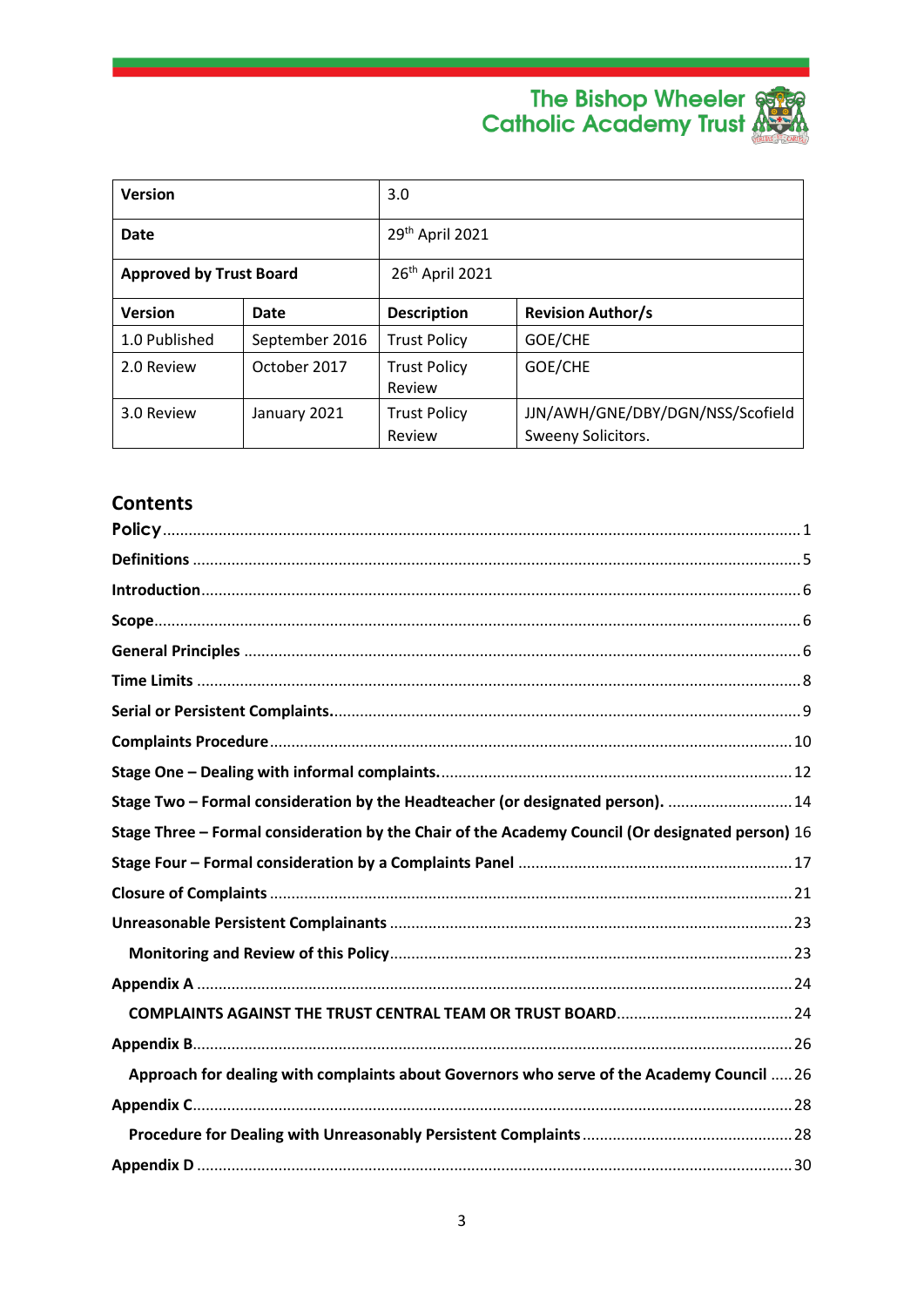### The Bishop Wheeler<br>Catholic Academy Trust

<span id="page-3-0"></span>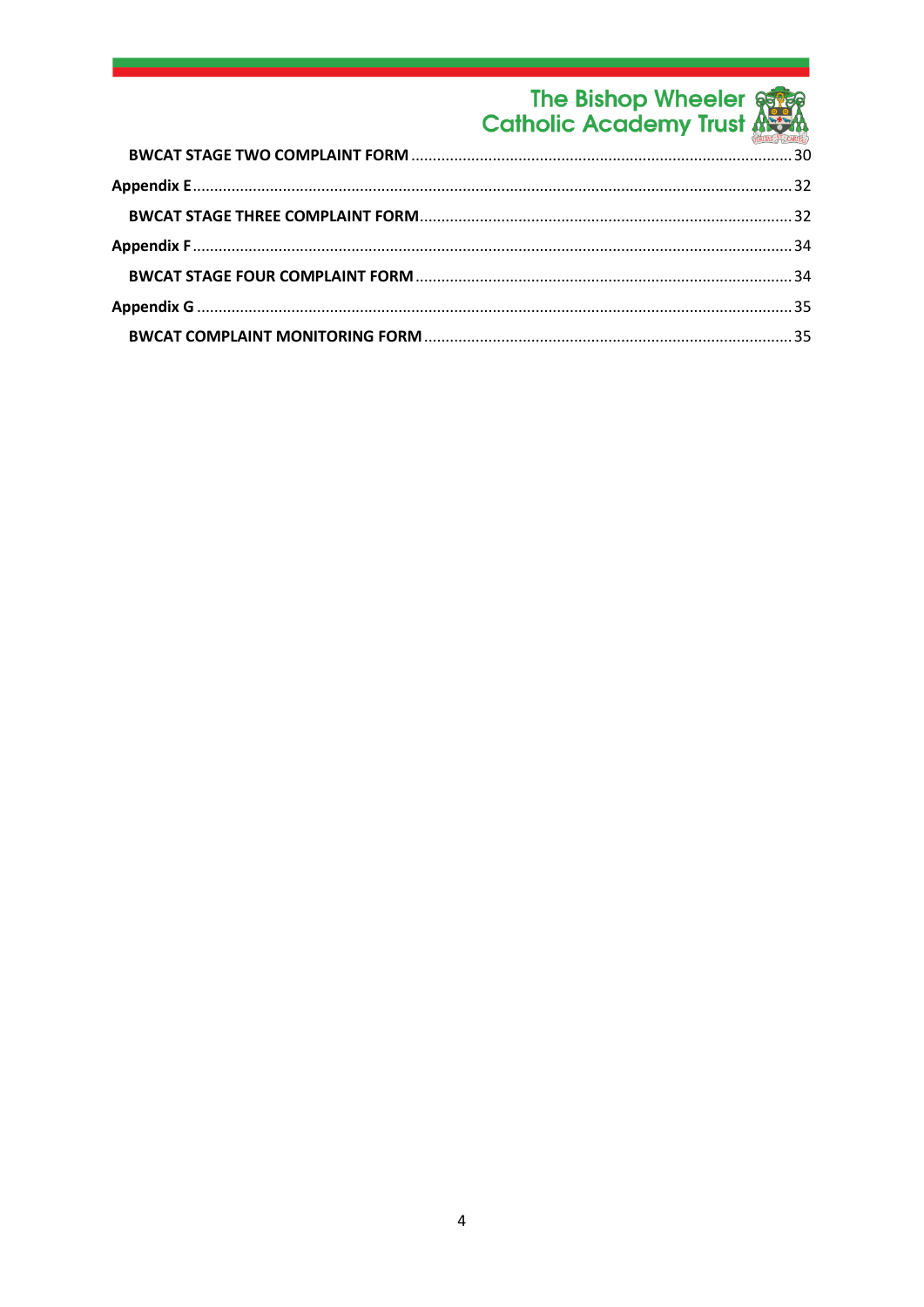

#### **Definitions**

In this Complaints policy and procedure, unless the context otherwise requires, the following expressions shall have the following meanings:

**'The Trust Board'** means the Board of Directors for the Trust.

**'Academy Council'** means local governing body.

**'BWCAT/We and Trust'** refers to The Bishop Wheeler Catholic Academy Trust.

**'Governors'** means the governors appointed to the Academy Council of the individual academy.

**'Headteacher'** means the lead person in each school and the Chief Executive Officer as lead person for the Trust Office.

**'Academy'** refers to the Academies within BWCAT.

**'Pupil'** refers to any pupil on roll at any of the BWCAT schools.

**'Parents'** refers to any person who holds parental responsibility for the child.

**'child' and 'children'** refer to children and young people under the age of 18 years.

<span id="page-4-0"></span>**'Staff'** means all employees, temporary, casual, agency and contracted staff working for the Trust, volunteers and consultants.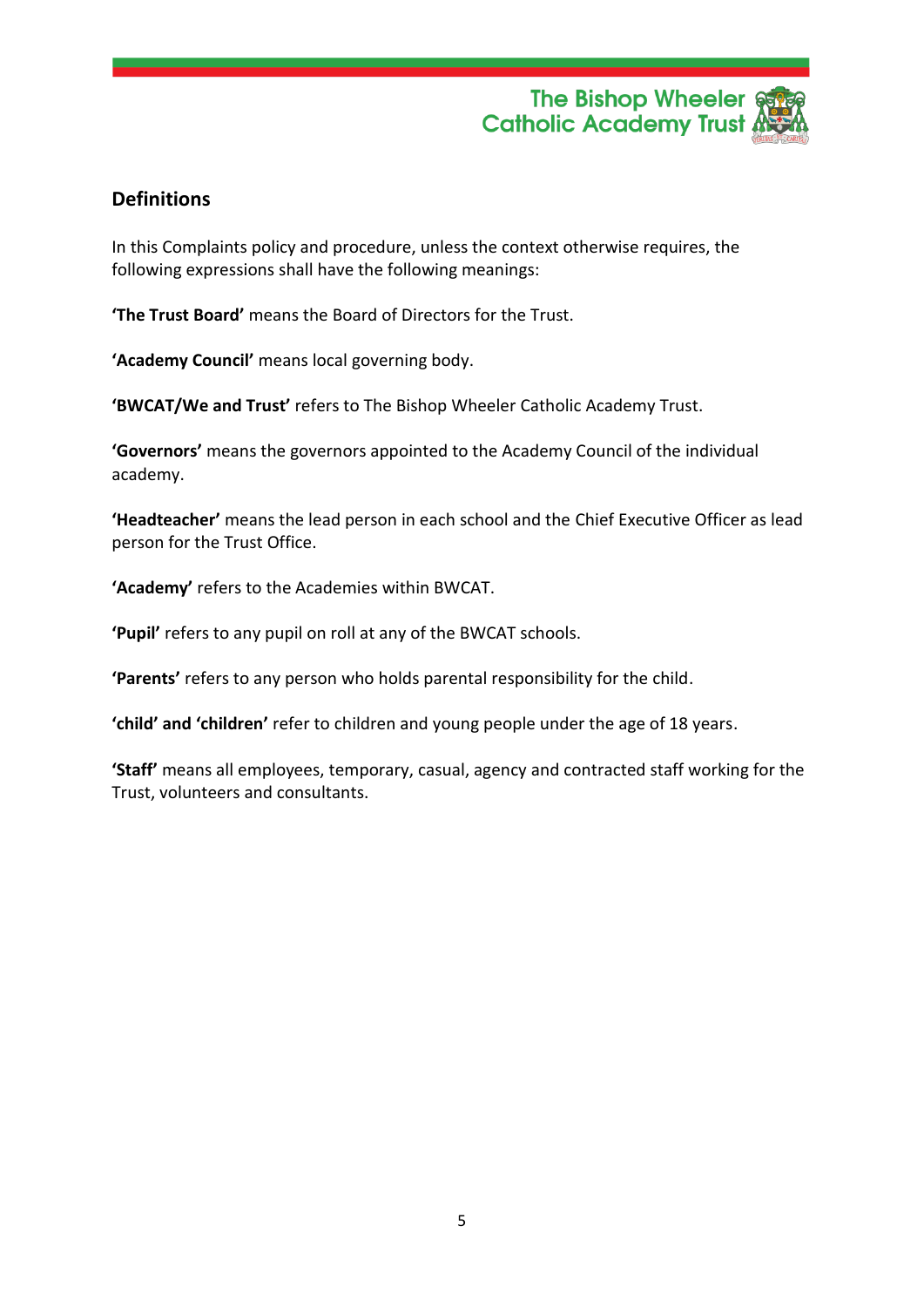

#### **Introduction**

The Bishop Wheeler Catholic Academy Trust is under a duty to comply with requirements set out in Schedule 1 part 7 of the Education (Independent School Standards) Regulations 2014. This Complaints Policy is based on guidance published by the Education & Skills Funding Agency (ESFA).

This Policy will apply to most general complaints received by the academy/Trust. However, some complaints are subject to separate statutory procedures, for example issues concerning admissions appeals, exclusion appeals, decisions about a child's statutory assessment of special educational needs, grievances by staff or disciplinary procedures. These are the subject of separate complaints procedures which are outlined in relevant policies and can be obtained from the academy/Trust.

In the majority of cases, complaints will be logged against a specific academy and will be dealt with by the academy/Academy Council as appropriate. This complaints policy has been written to guide complainants who are making complaints against academies.

A complainant may wish to raise a complaint against the Trust Central Team, which will be dealt with by the Chief Executive Officer (CEO)/Trust Board as appropriate. Whilst the principle of the complaints procedure remains the same for complaints against the Trust Central Team or Trust Board, the investigating person will differ. Further explanation of the differences can be found in **Appendix A.**

#### <span id="page-5-0"></span>**Scope**

As the complaints policy is based upon Part 7 of the Education (Independent Schools Standards) Regulations 2014, it only applies to complaints from parents of pupils who attend the academies within the Bishop Wheeler Catholic Academy Trust (BWCAT) regarding their child.

In accordance with administrative law principles, complainants will be given the opportunity to complete the complaints procedure in full, unless there is clear evidence that the complaint meets the criteria of a serial or persistent complaint.

#### <span id="page-5-1"></span>**General Principles**

- The Bishop Wheeler Catholic Academy Trust values good home/school relations and will, therefore, do everything we can to establish and maintain them. This includes seeking to resolve any concerns or complaints promptly, and to the satisfaction of all concerned.
- The Bishop Wheeler Catholic Academy Trust advocates resolution of parental concerns and complaints at academy level wherever possible, in the interests of maintaining good home/school relations.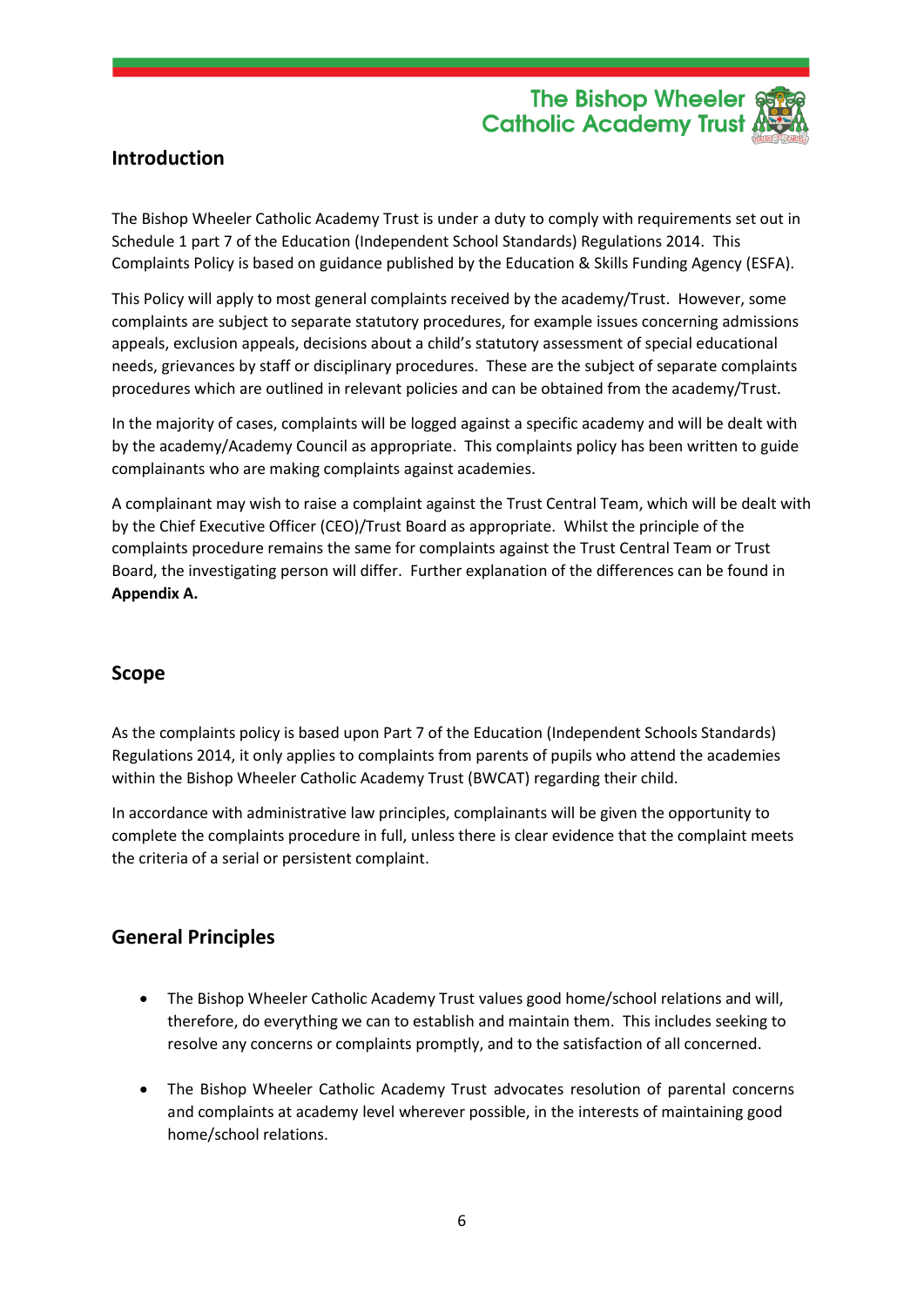The Bishop Wheeler **Catholic Academy Trust** 

- We welcome feedback on what parents feel we do well or not so well, as an academy and as a Trust. We will consider carefully all feedback, whether positive or negative, and will review our policies and practices accordingly.
- We will treat all concerns and complaints seriously and courteously and will advise parents of the procedures for dealing with their concerns. In return, we expect parents to behave respectfully towards all members of the school community. In particular, any disagreement with the school should not be expressed inappropriately or in front of pupils, other parents or members of the public.
- All school staff and members of the Trust Board and Academy Council can access this policy statement and will be familiar with the Trust's procedures for dealing with parental concerns and complaints. This policy is available on individual academies' websites.
- Staff and Governors will receive training in handling parental concerns and complaints as appropriate. This may be on an individual basis, or as a group activity for all staff, or for specific groups, such as members of the Academy Council.
- The Trust's procedures will be reviewed regularly and updated as necessary.
- Complainants should be encouraged to state what actions they feel might resolve the problem at any stage. An admission that the situation could have been handled better is not the same as an admission of negligence.
- Dates and times of all activities linked to the complaint in chronological order should always be recorded and made available to investigators, as necessary. It is best practice to take minutes of meetings and discussions. The BWCAT Monitoring Form at **Appendix G** provides a template for recording all stages of a complaint.
- The BWCAT Investigation Form at **Appendix H** provides guidance for staff who have been appointed as 'Investigating Officer'.
- The BWCAT Meeting Template Form at **Appendix I** assists staff in keeping records of all meetings with parents in relation to the complaint at any stage of the complaints process.
- All documents and correspondence recorded at all stages of the complaints process should be retained within a complaints folder at each academy (or Trust Central Team Office if the complaint relates to the Trust Central Team) and retained for the period that is set out in the Trust's Records Management Policy.
- Confidentiality must be always maintained. All conversations and correspondence must be treated with discretion. Parents must feel confident that a complaint will not disadvantage their child. Anonymous complaints should be disregarded unless someone else or some objective evidence can substantiate the complaint. All parties to a complaint will need to accept that some sharing of information will be inevitable if the complaint is to be investigated fully. However, the sharing of information should be kept to a minimum so not to compromise subsequent stages of the complaint process.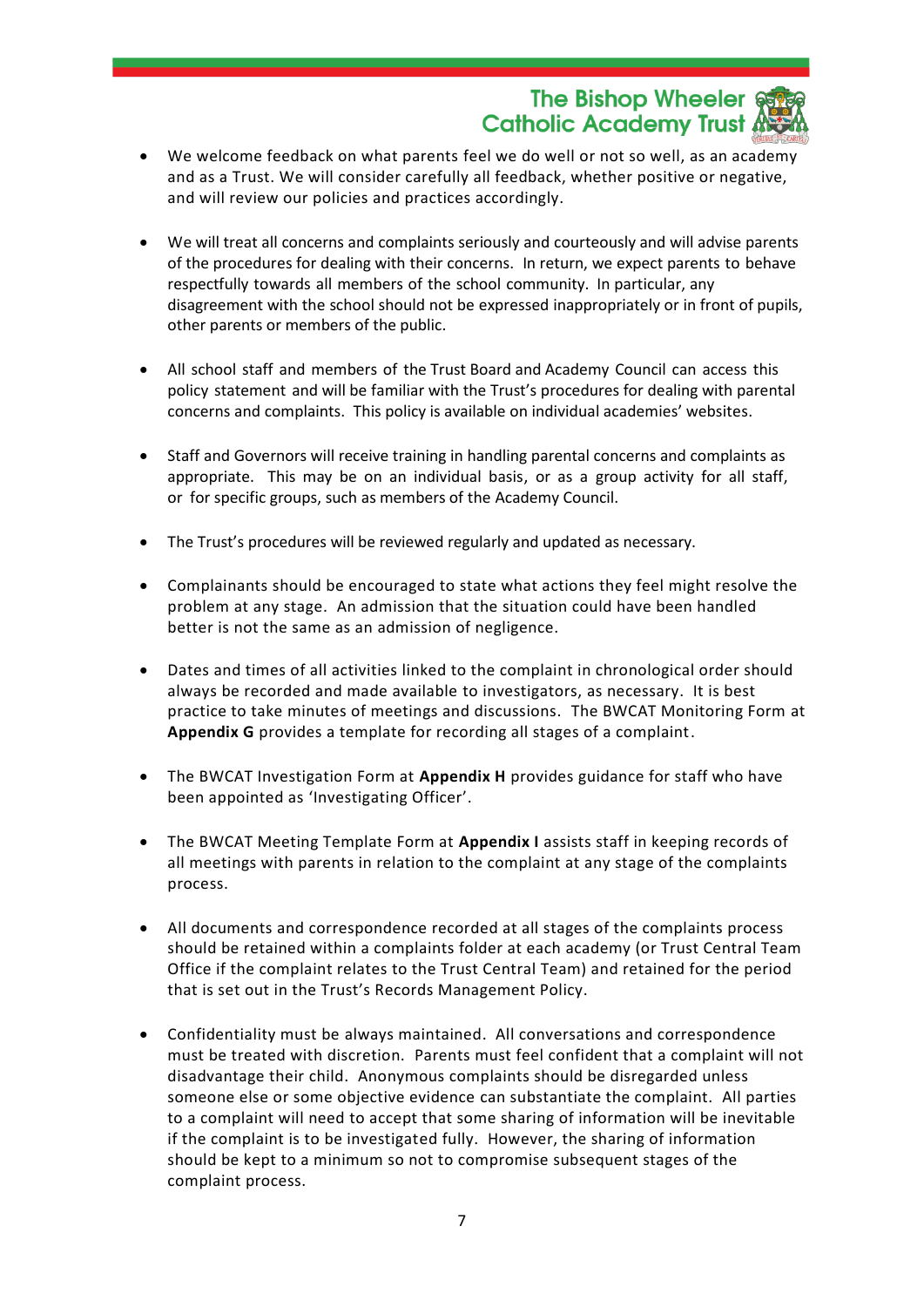#### The Bishop Wheeler § **Catholic Academy Trust**

- A complaint is not part of any staff disciplinary process. Staff who may be questioned as part of the complaints procedure must be treated fairly and have an opportunity to put their case forward. They should be offered support in dealing with any investigation into a complaint.
- Any member of staff who is complained about will have opportunity to respond to the complaint during the investigation and will be able to see any response sent as a result of the investigation. If, however, during considering the complaint, it is concluded that a disciplinary investigation should be initiated, this will be a separate action. There are separate procedures to follow in terms of dealing with staff disciplinary matters.
- Complaints about or relating to a pupil should be directed to the relevant member of the academy's staff to be dealt with informally through discussion initially. If the complainant is not happy with the manner in which the complaint was handled, they may put their complaint in writing and ask for it to be dealt with formally.
- Complaints made by Governors should be referred to the Chair of the Academy Council to be dealt with informally through discussion initially. Some complaints may progress and be dealt with through formal procedures which are outlined in **Appendix B.**
- Recording the meeting on any device is not permitted at any stage of the complaints process. Written notes may be taken.
- Complaints made by contractors will not be dealt with under this complaints policy.

#### <span id="page-7-0"></span>**Time Limits**

It is expected that complaints will be received within 3 months of the incident occurring unless there are mitigating circumstances. If a complainant wishes to escalate a complaint to the next stage this should be done within 10 school days following receipt of the response from the previous stage.

<span id="page-7-1"></span>Exceptions to the time frame will be considered if a valid reason is provided; otherwise, the complaint will be closed at the end of the last stage reached.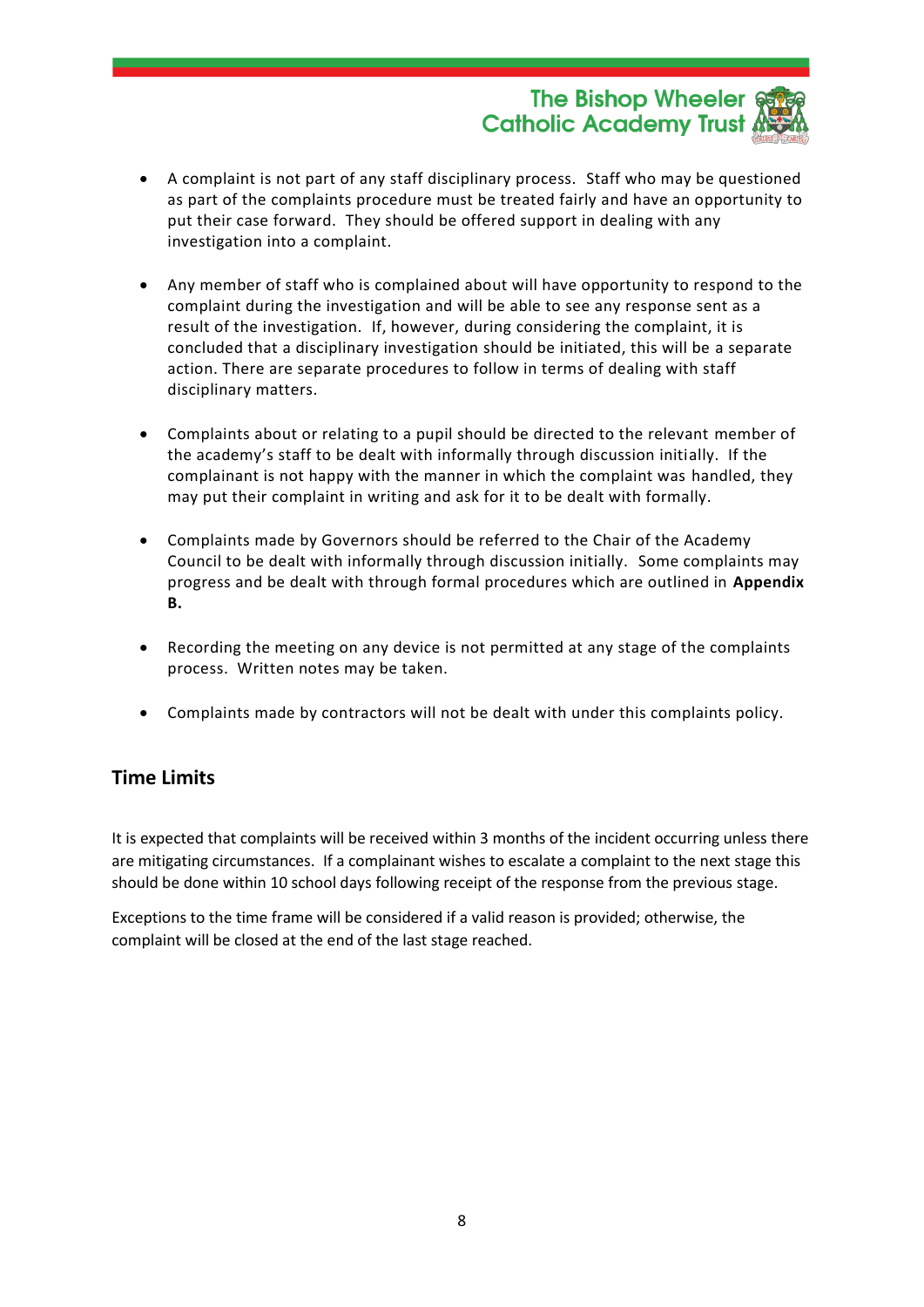

#### **Serial or Persistent Complaints.**

There will be occasions when, despite all stages of the procedures having been followed, the complainant remains dissatisfied. If the complainant tries to reopen the same issue, the Chair of the Academy Council will inform them in writing that the procedure has been completed and that the matter is now closed. If the complainant contacts the academy or Trust again on the same issue, or one which substantially arises out of or in connection with an issue previously raised, and the academy believes that it has already responded to that issue as best as it can, the contact may be recognised as 'serial' or 'persistent' and there will be no obligation on the part of the academy or the Trust to respond.

However, it is important to note that, should the complainant raise an entirely new, separate complaint, the new complaint must be responded to in accordance with the complaints policy. Please see **Appendix C** for further details.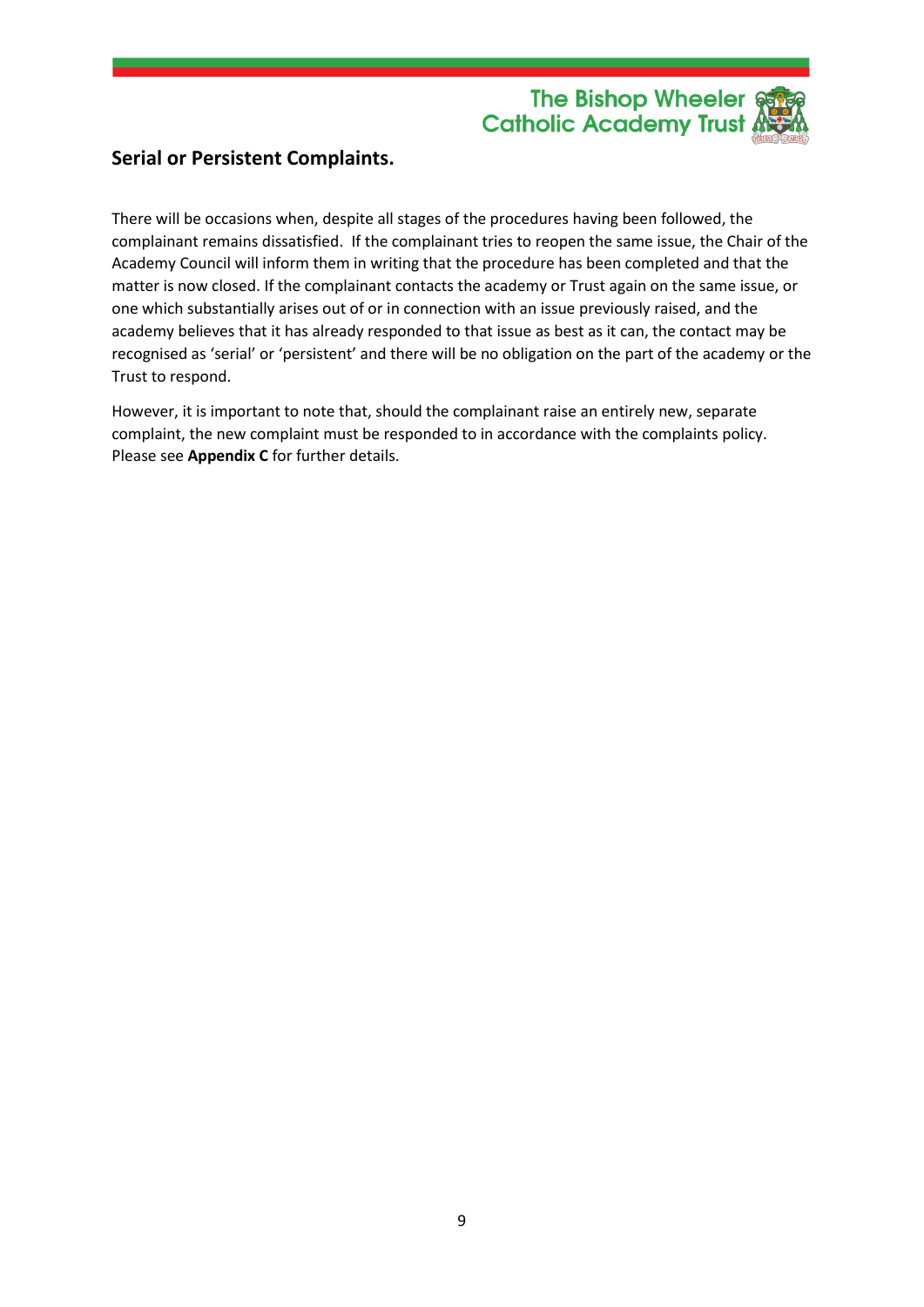

#### <span id="page-9-0"></span>**Complaints Procedure**

The majority of concerns from parents are handled under the following general procedure. The procedure is divided into four stages; each stage should be completed before progressing to the next stage.

#### **1. PROCEDURE FOR DEALING WITH COMPLAINTS AGAINST AN ACADEMY**





#### **Stage 2 (Formal) – Executive/ Headteacher Investigation**

Complainant submits "Stage 2 Complaint Form" within 3 months of the incident addressed to the Executive/ Headteacher.

(proceed to Stage 3 if the complaint is about the Executive/ Headteacher.). Executive/ Headteacher/Designated member of staff carries out an investigation. The Executive/ Headteacher reports outcome in writing to the complainant. If the complainant is not satisfied, proceed to Stage 3.



#### **Stage 3 (Formal) – Chair of Academy Council Investigation**

Complainant submits "Stage 3 Complaint Form" addressed to the Chair of the Academy Council within 10 school days of receiving Stage 2 response. Chair of Academy Council/Designated person carries out an investigation. The Academy Council Chair reports outcome in writing to complainant. If complainant is not satisfied, proceed to stage 4.



#### **Stage 4 (Formal) – Complaints Panel Hearing**

Complainant submits "Stage 4 Complaint Form" addressed to the Chair of the Academy Council within 10 school days of receiving Stage 3 response.

The complaint is heard by a Complaints Panel, with at least one member of the panel being independent of the management and running of the academy.

There is no further right of appeal within the Trust. If the complainant is not happy with the handling of their complaint, they may contact the Education and Skills Funding Agency (ESFA).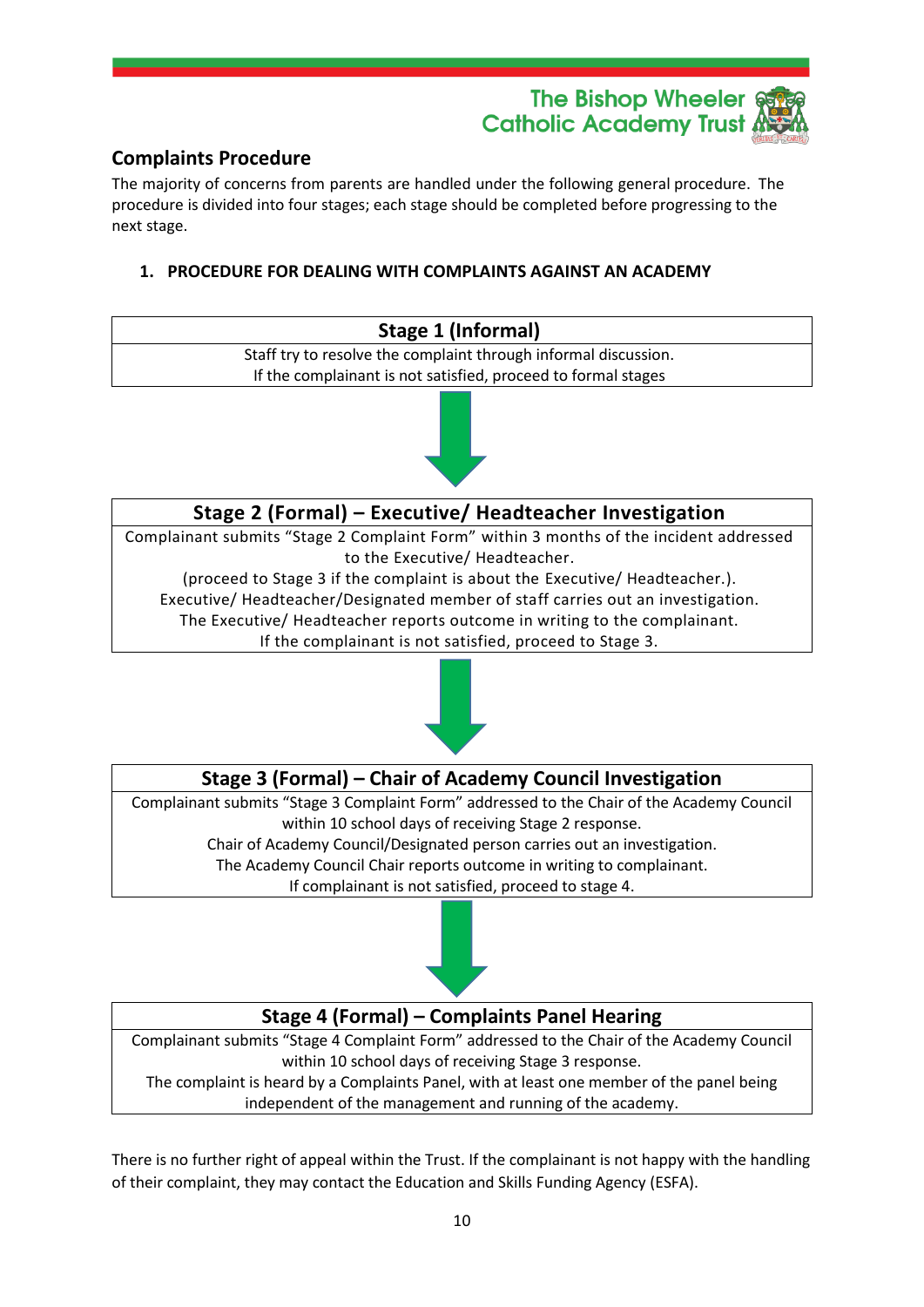

#### **2. PROCEDURE FOR DEALING WITH COMPLAINTS AGAINST THE TRUST CENTRAL TEAM OR TRUST BOARD.**

Each stage should be completed before progressing to the next stage:

#### **Stage 1 (Informal)** The Complaint is raised with the member of staff responsible for the area complaint is concerned about. Staff try to resolve the complaint through informal discussion. If the complainant is not satisfied, proceed to formal stages.



#### **Stage 2 (Formal) – Chief Executive Officer Investigation**

Complainant submits "Stage 2 Form" within 3 months of the incident addressed to the Chief Executive Officer

(proceed to Stage 3 if about the Chief Executive Officer).

Chief Executive Officer/Designated member of staff carries out an investigation.

The Chief Executive Officer reports outcome in writing to complainant.

If the complainant is not satisfied, proceed to Stage 3.



#### **Stage 3 (Formal) – Chair of Trust Board Investigation**

Complainant submits "Stage 3 Complaint Form" addressed to the Chair of the Trust Board within 10 school days of receiving Stage 2 response. Chair of the Trust Board/Designated person carries out an investigation. The Chair of the Trust Board reports outcome in writing to the complainant. If complainant is not satisfied, proceed to Stage 4.



#### **Stage 4 (Formal) – Complaints Panel Hearing**

Complainant submits "Stage 4 Complaint Form" addressed to the Chair of the Trust Board within 10 school days of receiving Stage 3 response. The complaint is heard by a Complaints Panel, with at least one member of the panel being independent of the management and running of the Trust.

There is no further right of appeal within the Trust. If the complainant is not happy with the handling of their complaint, they may contact the Education and Skills Funding Agency (ESFA).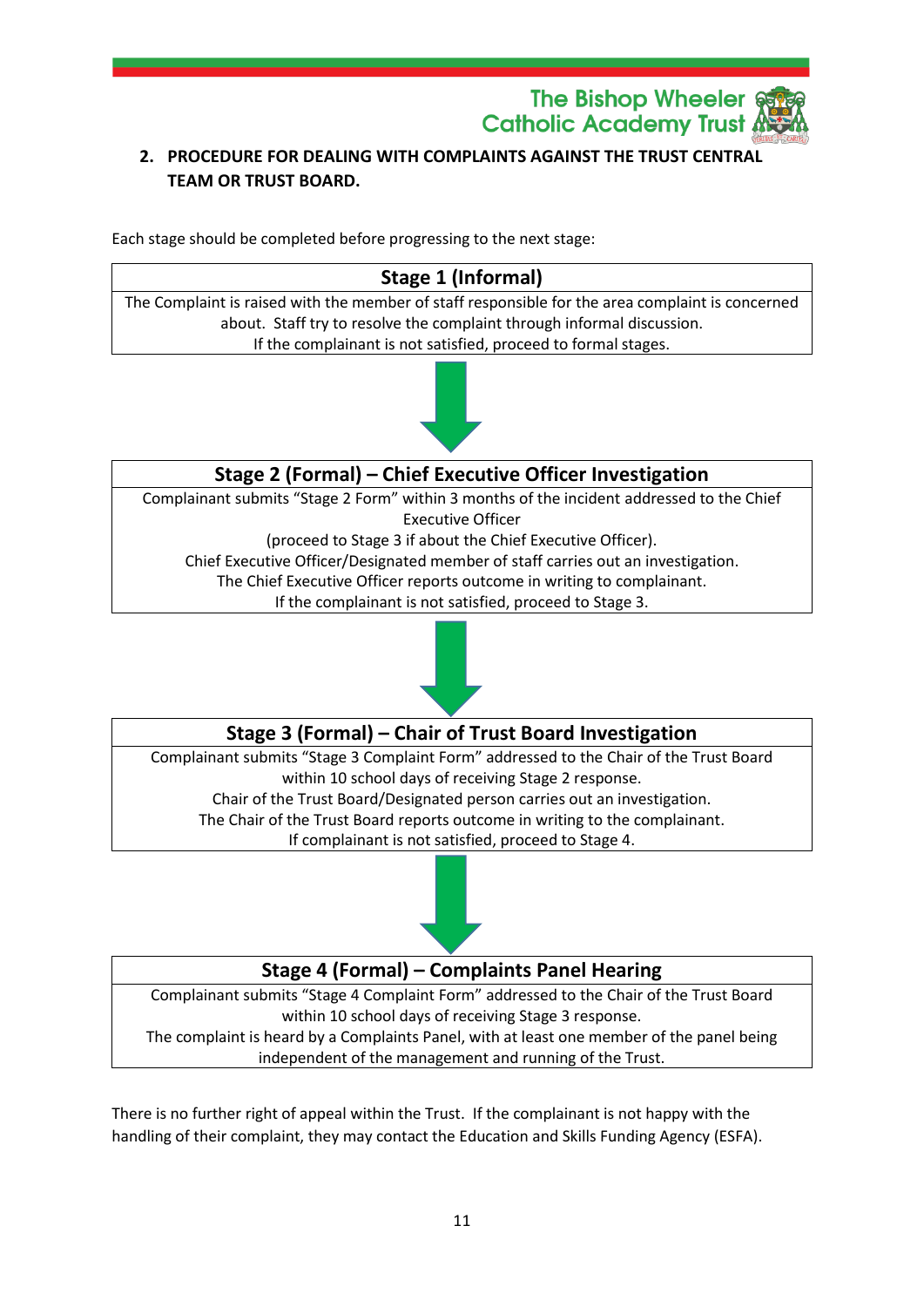#### The Bishop Wheeler § **Catholic Academy Trust**

#### <span id="page-11-0"></span>**Stage 1 – Dealing with informal complaints.**

#### **Guidelines**

- Most concerns and complaints can be resolved informally, often straight away by the class/form teacher, middle leader, or senior leader, depending on whom the complainant first contacts. It is in everyone's interest that complaints are resolved at the earliest possible stage. The experience of the first contact between the complainant and the academy can be crucial in determining whether the complaint will escalate. To that end, if staff are made aware of the procedures, they will know what to do when they receive a complaint.
- Parents must feel able to raise concerns with members of staff without any formality, either in person, by telephone or in writing. On occasion, it may be appropriate for someone to act on behalf of a parent. A parent may want a preliminary discussion about an issue to help decide whether he or she wishes to take the matter further. It would assist the procedure if the academy respected the views of a complainant who indicates that he/she would have difficulty discussing a complaint with a particular member of staff. In these cases, the complainant should be referred to another staff member. Where the complaint concerns the Executive/ Headteacher, the complainant should be referred to the Chair of the Academy Council.
- Similarly, if the member of staff directly involved feels too compromised to deal with a complaint, the Executive/ Headteacher may consider referring the complainant to another staff member. That other member of staff may be more senior but does not have to be. The ability to consider the complaint objectively and impartially is crucial.
- Where the first approach is made to a member of the Academy Council, the next step would be to refer the complainant to an appropriate member of staff and advise them about the procedure. Governors must not act unilaterally on an individual complaint outside the formal procedure or be involved at the early stages in case they are needed to sit on a Complaints Panel at a later stage of the procedure.

#### **Procedure**

- If the complaint is about the Executive/ Headteacher or the Chief Executive Officer the complaint will be directed to the Clerk of the Academy Council or the Trust Governance Officer for complaints relating to the Chief Executive Officer. The Clerk/Governance Officer will liaise with the Chair of the Academy Council/Chair of the Trust Board. The Clerk/Governance Officer will respond to the complainant on behalf of the Chair of the Academy Council/Chair of the Trust Board informing the complainant of the next steps of the complaints procedure.
- If a complainant addresses their complaint directly to the Executive/ Headteacher, stage 1 procedures will still be followed. The Executive/ Headteacher will direct an appropriate member of staff to contact the complainant to carry out stage 1 of the complaints procedure. If the complainant is not satisfied with the outcome of stage 1 the appropriate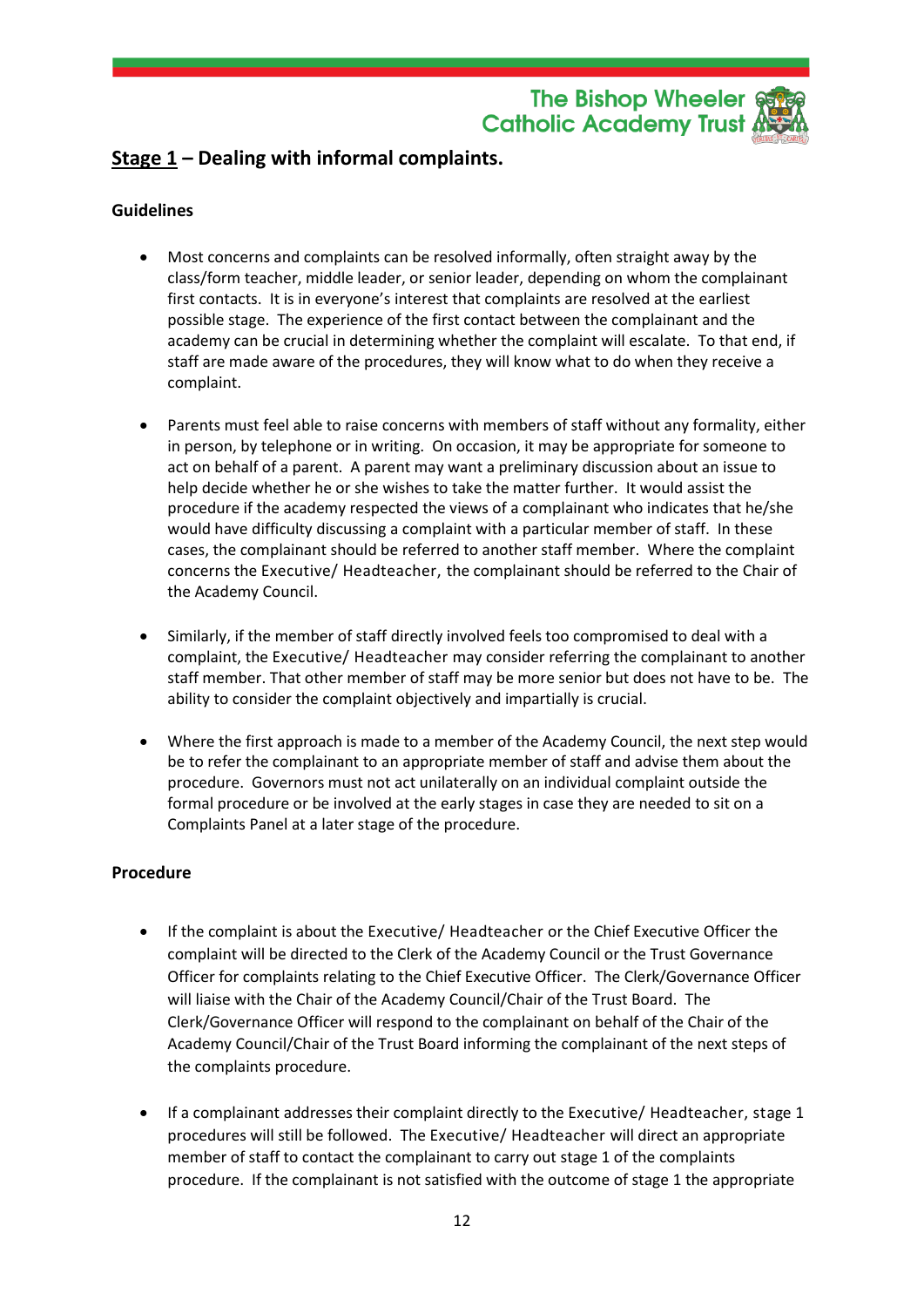#### The Bishop Wheeler & **Catholic Academy Trust**

staff member will inform the complainant how to proceed with their complaint to stage 2. (The staff member will document and keep a record of all communication with the complainant). This allows the Executive/ Headteacher to remain impartial if the complainant proceeds to stage 2 (Headteacher Investigation).

• If a complainant addresses their complaint directly to the Chair of the Academy Council (and is not a complaint about the Executive/ Headteacher), stage 1 procedures will still be followed. The Chair of the Academy Council will liaise with the Executive/ Headteacher to direct an appropriate member of staff to contact the complainant to carry out stage 1. If the complainant is not satisfied with the outcome of stage 1 the appropriate member of staff will inform the complainant how to proceed with their complaint to stage 2. The staff member will document and keep a record of all communication with the complainant. This allows the Chair of the Academy Council to remain impartial if the complainant proceeds to stage 3 (Chair of Academy Council Investigation).

The same process will be followed if a complainant addresses their complaint direct to the Chair of the Trust Board and it is not a complaint about the Chief Executive officer.

- Parents need to be given an opportunity to discuss their concerns with the appropriate member of staff, who can clarify the nature of their concern and reassure them that the academy wants to hear about it. The member of staff may explain to the parent how the situation arose. It may also be helpful, at this point, to identify what sort of outcome the parent is looking for.
- The member of staff will need to respond appropriately, considering the seriousness of the complaint. In many cases, this will lead to immediate resolution of the issue.
- If the member of staff first contacted cannot deal immediately with the matter, or if they need to refer the matter to someone else, they will need to make a clear note of the date, name and contact address/email/telephone number of the complainant.
- The staff member dealing with the complaint should make sure that the complainant is clear what will happen next (if anything), and this should be put in writing/email.
- Where no satisfactory resolution has been found, the complainant may wish their concern to be considered further. If so, the complainant should be advised about how to proceed with their complaint.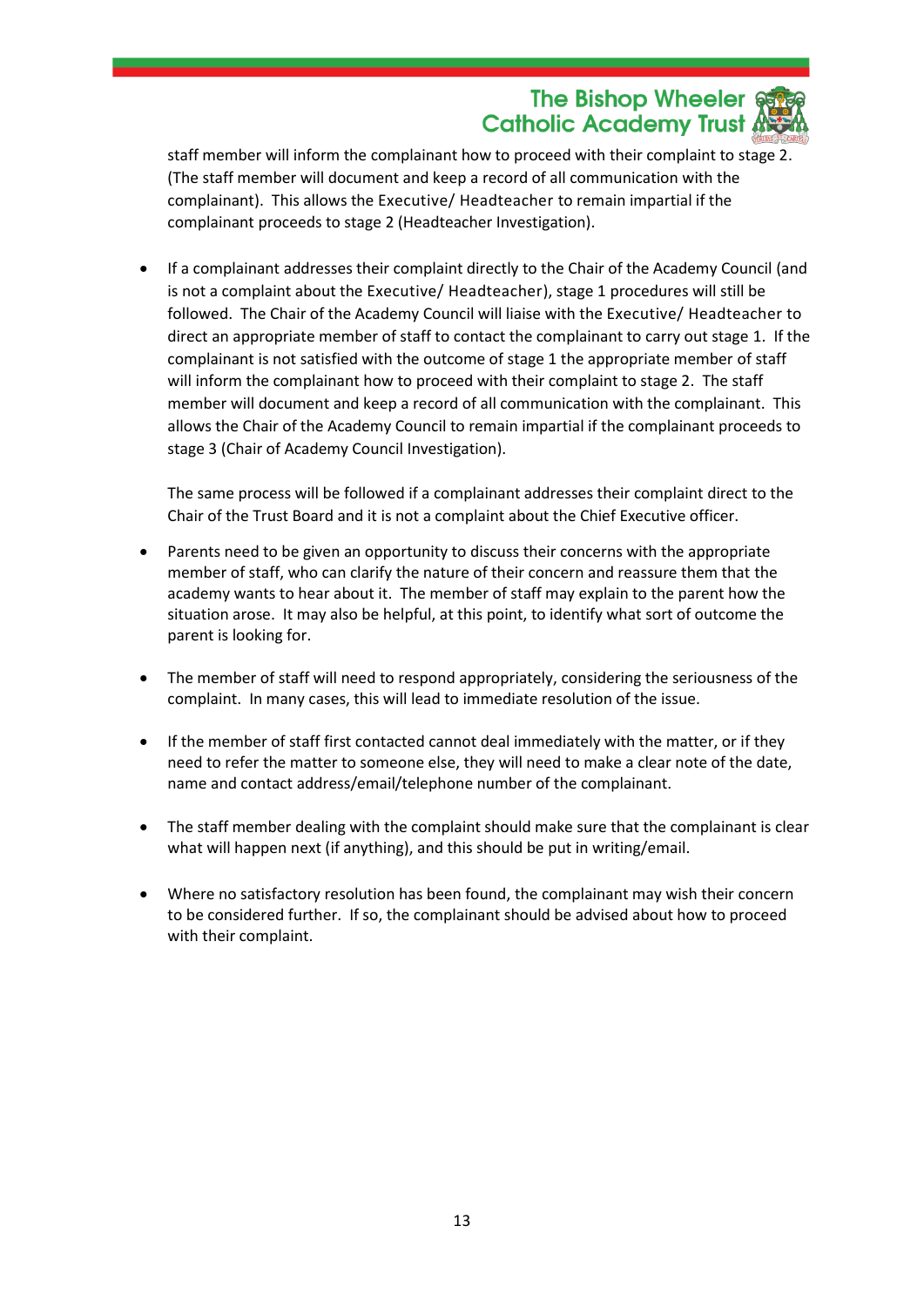The Bishop Wheeler & **Catholic Academy Trust** 

#### <span id="page-13-0"></span>**Stage Two – Formal consideration by the Executive/ Headteacher (or designated person).**

#### **Guidelines**

- It should by now have become clear that the concern is a formal complaint. The Headteacher (or member of staff designated to investigate the complaint) are to adhere to these guidelines to ensure consistency amongst cases and to make sure that nothing happens, at this stage, which could make it difficult for the later stages to proceed smoothly.
- As Executive/ Headteachers have responsibility for the day-to-day running of their academies, they have responsibility for the implementation of the complaints procedure, including decisions about their own involvement at stage 2. One of the reasons for having the various stages in a complaints procedure is to reassure the complainant that more than one person is hearing their complaint.
- Executive/ Headteachers will need to make arrangements to ensure that their involvement does not predominate at every stage of a particular complaint. Even at this stage, the Executive/ Headteacher may designate another member of staff to investigate the complaint and collate some of the information from the various parties involved.

#### **Procedure**

- Complaints should be made via a "Stage 2 Complaint Form" (Please see **Appendix D**) unless the complainant is unable to express the complaint in written form. The "Stage 2 Complaint Form" should be **submitted within 3 months of the incident occurring** unless the complainant has valid reasons. The form should be addressed to the Executive/ Headteacher.
- The complainant's "Stage 2 Complaint Form" should be **acknowledged in writing within 5 school days** of receipt**.** The acknowledgement will give a brief explanation of the academy's complaints procedure and a **target date** for providing a response to the complaint, which **will normally be within 10 school days.** Where this is not possible, a letter needs to be sent to the complainant explaining the reasons for the delay and giving a revised response date.
- Academies should endeavour even at this stage to reach an agreed solution to the complaint. It needs to be remembered that the aim is to resolve the matter in the interests of all involved.
- The Executive/ Headteacher or designated person should investigate the complaint appropriately in compliance with this policy.
- Once all relevant facts have been established, the Executive/ Headteacher will then produce a written response to the complainant and may also wish to meet the complainant to discuss/resolve the matter directly. A written response will include a full explanation of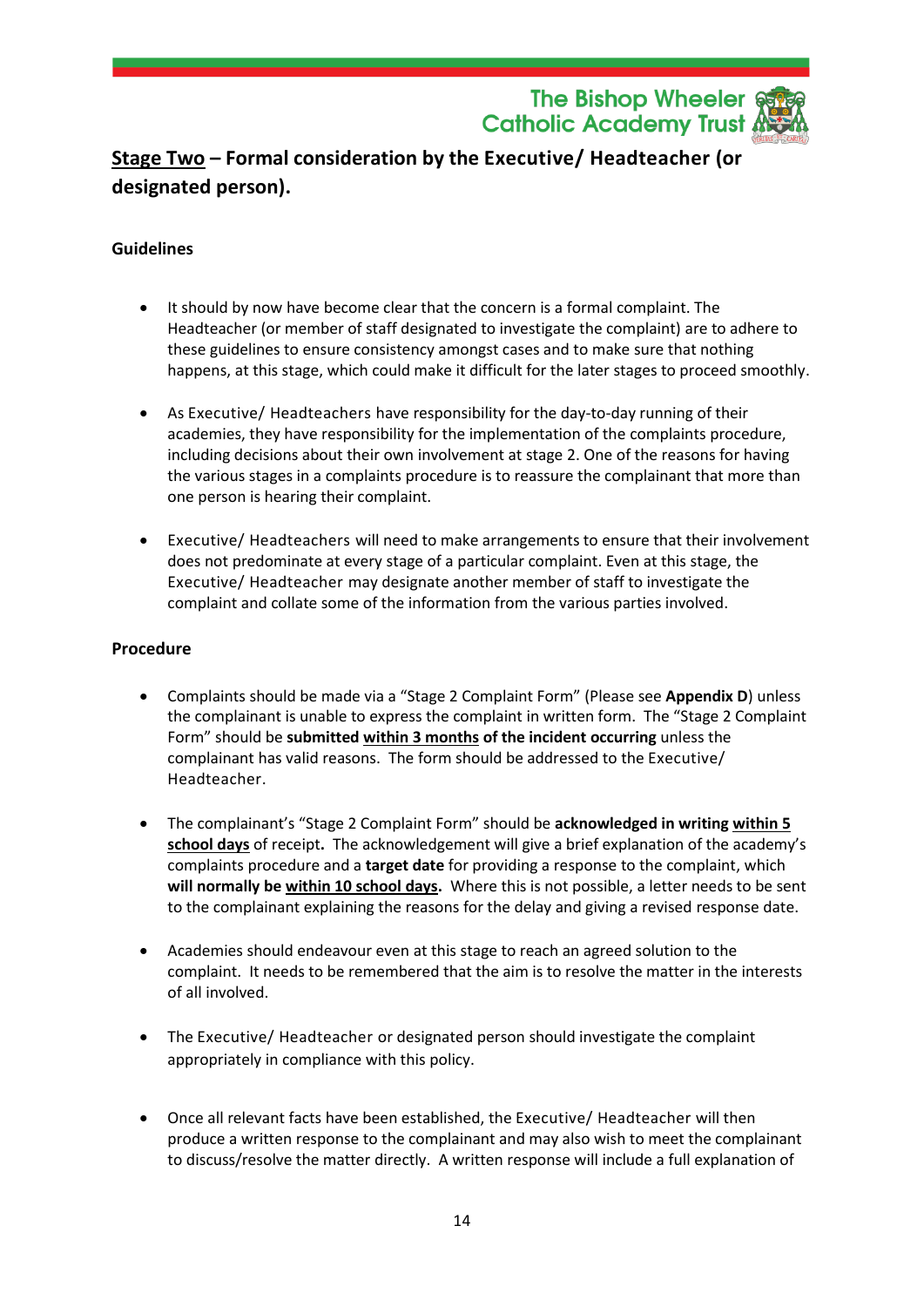

the decision and the reasons for it. Where appropriate, this will include what action the academy will take to resolve the complaint.

• Where the complaint is against the Executive/ Headteacher, it should proceed straight to stage 3.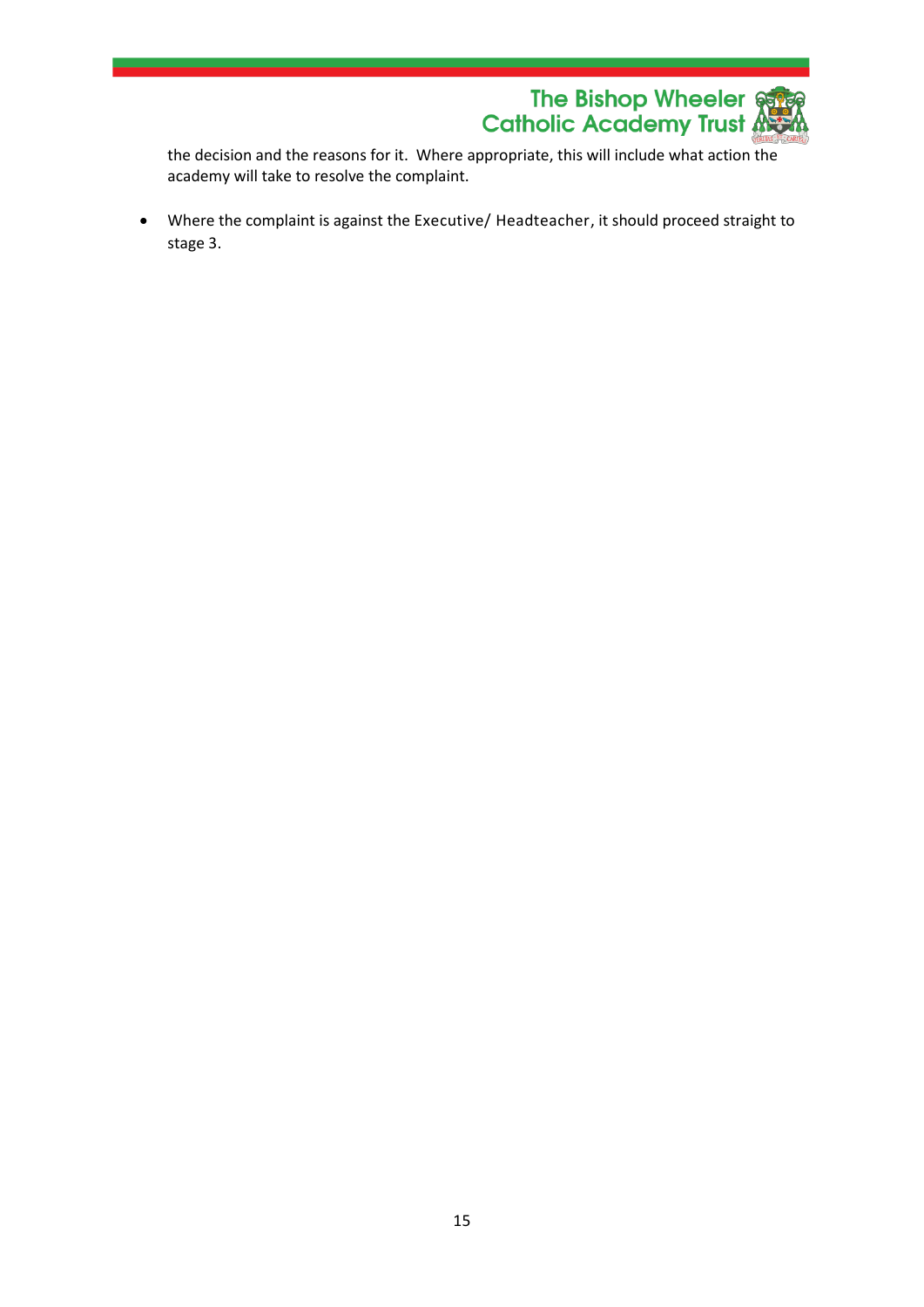The Bishop Wheeler <sub>9</sub> **Catholic Academy Trust A** 

#### <span id="page-15-0"></span>**Stage Three – Formal consideration by the Chair of the Academy Council (Or designated person)**

#### **Guidelines**

• If the complainant is not satisfied with the response of the Executive/ Headteacher, the complainant should submit a completed "Stage 3 Complaint Form" (please see **Appendix E**) in order for their complaint to be considered further. This form will be addressed to the Chair of the Academy Council. All correspondence to the Chair should go through the Clerk to the Academy Council. It is likely that this will be the first involvement of the Chair of the Academy Council and therefore they will be able to look at the case from a new impartial perspective. It is important that **other members on the Academy Council do not receive details of complaints** at Stages 1 to 3, to ensure their impartiality should a complaint proceed to Stage 4.

#### **Procedure**

- Complaints should be made via a "Stage 3 Complaint Form" unless the complainant is unable to express the complaint in written form. The "Stage 3 Complaint Form" should be **submitted within 10 school days following receipt of the response from Stage 2** unless the complainant has valid reasons.
- The complainant's "Stage 3 Complaint Form" should be **acknowledged in writing within 5 school days** of receipt. All correspondence will be from the Clerk to the Academy Council on behalf of the Chair. The acknowledgement will give a **target date** for providing a response to the complaint, which will normally be **within 10 school days.** Where this is not possible, a letter needs to be sent to the complainant explaining the reasons for the delay and giving a revised response date.
- The Chair of the Academy Council, on behalf of the academy, should again endeavour at this stage to reach an agreed solution to the complaint. The aim remains to resolve the matter in the interests of all involved.
- The Chair of the Academy Council (or designated person) should investigate the complaint appropriately.
- Once all relevant facts have been established, the Chair of the Academy Council will then produce a written response to the complainant, and they may also wish to meet the complainant to discuss/resolve the matter directly. A written response will include a full explanation of the decision and the reasons for it. Where appropriate, this will include what action the academy will take to resolve the complaint.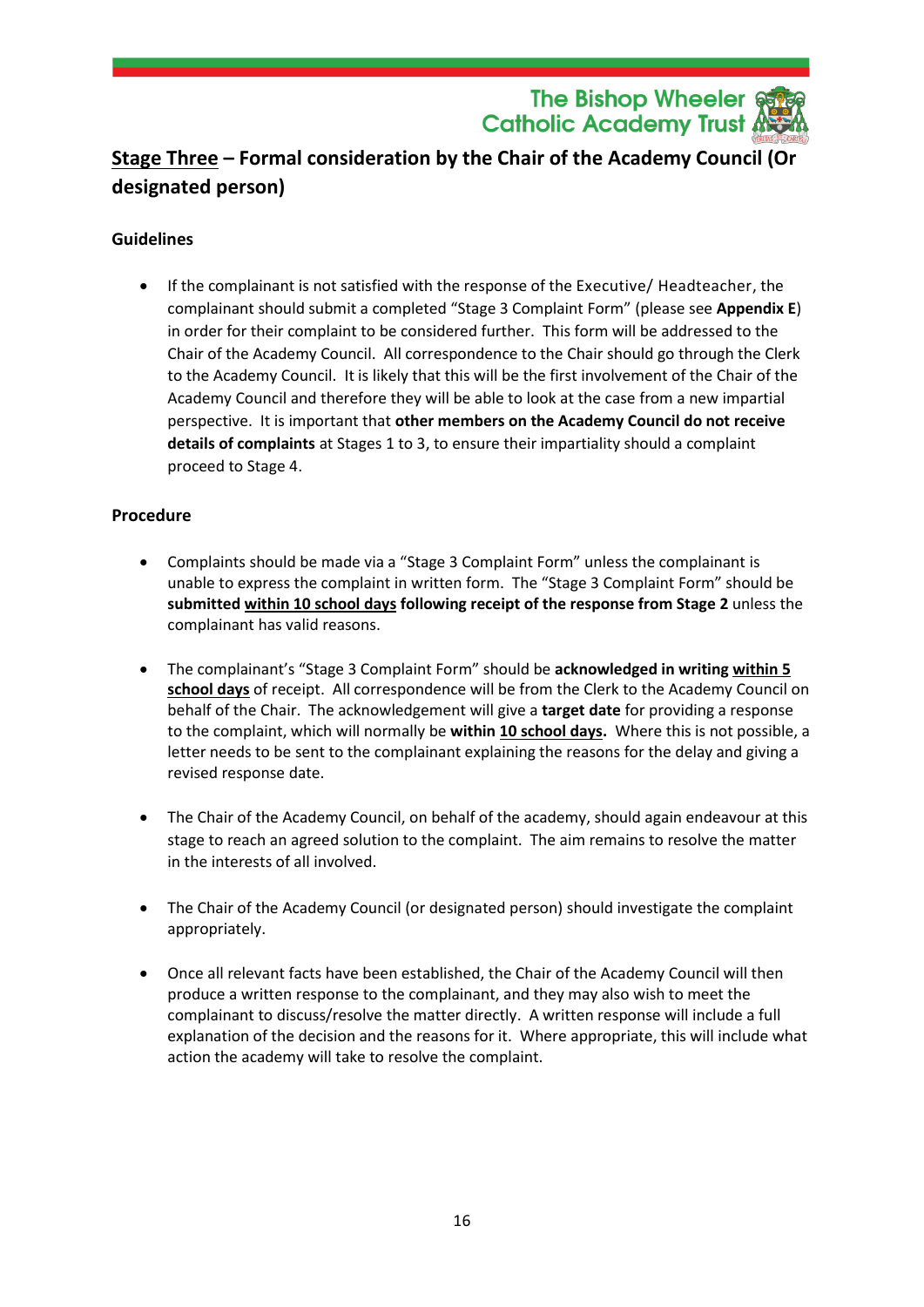#### The Bishop Wheeler **Catholic Academy Trust**

#### <span id="page-16-0"></span>**Stage Four – Formal consideration by a Complaints Panel**

#### **Guidelines**

- All complaints that reach this stage will have done so because the complainant has not been satisfied by the responses received at Stages 1 through to 3.
- The complainant should complete and submit a "Stage 4 Complaint Form" (please see **Appendix F**) to request that their complaint is put before a Complaints Panel. This form is to be addressed to the Chair of the Academy Council. All correspondence to and from the Chair will be from the Clerk to the Academy Council on behalf of the Chair. The Chair of the Academy Council, or a nominated person, will then convene a meeting of the Complaints Panel.
- The Complaints Panel will comprise at least three persons. The Complaints Panel will usually be made up of:
	- $\triangleright$  1 Governor who serves on the Academy Council of the relevant academy.
	- $\geq 1$  Director who serves on the Trust Board: and
	- $\triangleright$  1 Independent Person who is not involved with the management or running of the academy.

The panel cannot be made up solely of Academy Council members because they are not independent of the management and running of the academy. It is a matter for the academy to identify suitably independent individuals who can fulfil the role and responsibility of being the independent member. The independent member of the panel will not be a Director, a Governor of the academy or an employee of the Trust/academy.

For avoidance of doubt, a Governor of another academy within the Trust may be the independent member of the panel if they are not an employee of that academy or the Trust, and they are sufficiently removed from the management and running of the academy to be considered truly independent.

- The Complaints Panel hearing is the last stage of the complaints procedure and is not convened merely to rubber-stamp previous decisions.
- It is important that the hearing should not only be independent and impartial but that it is seen to be so. This is to prevent any allegations of unfairness or bias. As such, only members who have had no prior knowledge or involvement in the case should sit on the Complaints Panel. Individual complaints should not be heard by the whole Academy Council at any stage, as this could compromise the impartiality of any panel set up for a disciplinary hearing against a member of staff following a serious complaint.
- It is therefore important that individual members of the Academy Council do not become embroiled in complaints at earlier stages because of potential prejudice. If individual members are approached about a complaint, they should not respond but should refer the complainant to the complaints procedure and/or the appropriate member of academy staff.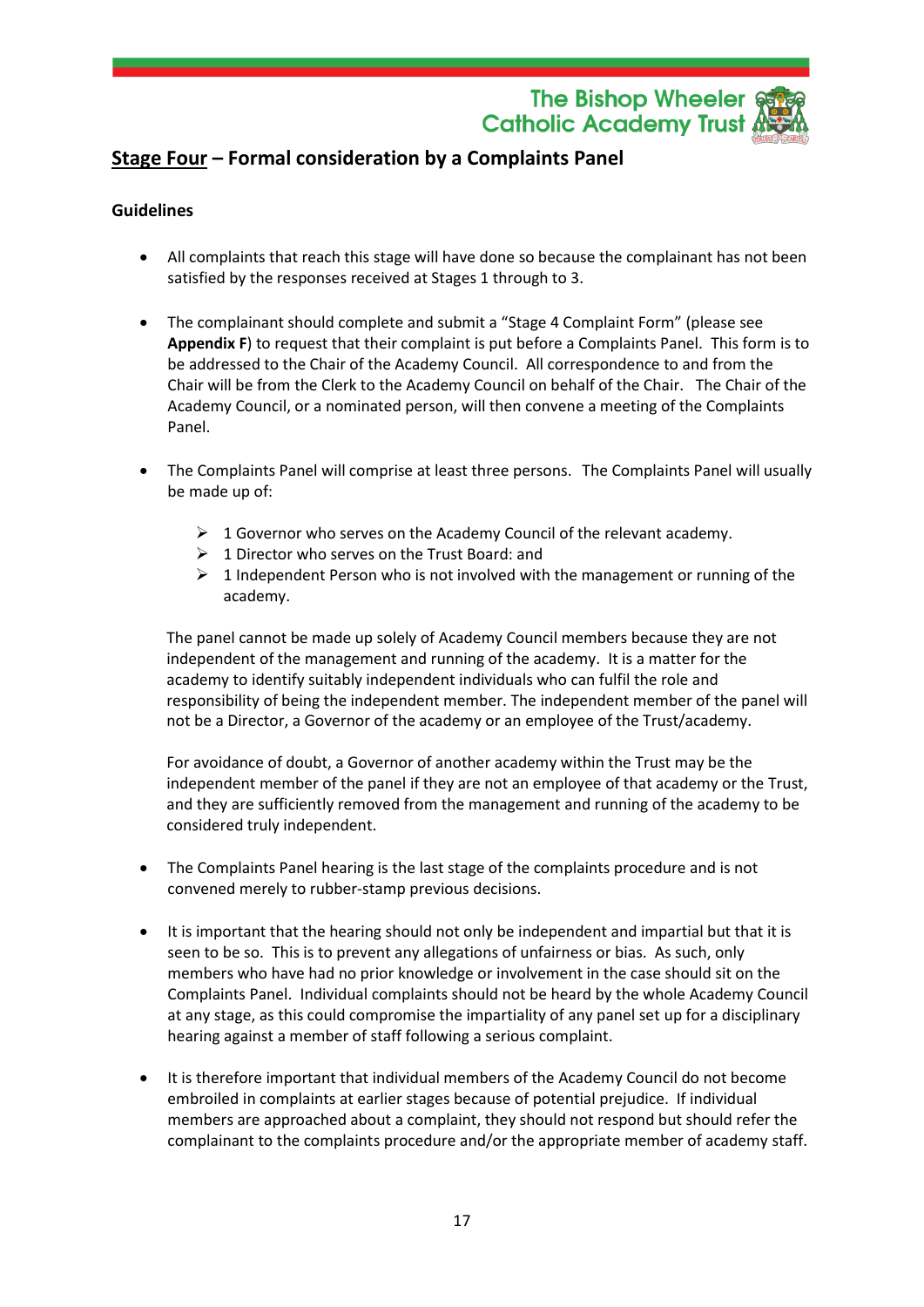The Bishop Wheeler & **Catholic Academy Trust** 

- As Stage 4 is the last opportunity for a solution or compromise to be reached, every effort should be made to reach agreement through conciliation or mediation.
- It is important that the Complaints Panel views the complaint as being against the academy rather than an individual staff member whose actions may have led to the original complaint.

#### **Procedure**

- A Complaints Panel hearing should be requested by submitting a "Stage 4 Complaint Form" unless the complainant is unable to express the complaint in written form. The "Stage 4 Complaint Form" should be **submitted within 10 school days following receipt of the response from Stage 3** unless the complainant has valid reasons.
- Following receipt of a Stage 4 request, the procedures outlined below will need to be followed:
	- (i) The Clerk to the Academy Council will write to the complainant to **acknowledge receipt** of the written request **within 5 school days.**
	- (ii) The acknowledgement will inform the complainant that a Complaints Panel will **consider the complaint within 20 school days**. Where this is not possible, the reason for delay should be explained to the complainant along with a suggested revised target date.
	- (iii) The letter will ask the complainant (if they have not already done so) to submit, as soon as possible, a written statement setting out clearly the aspects of the complaint that they wish to be considered. The Headteacher and/or appropriate member of staff will also be invited to provide a written statement.

 The letter will also explain that the complainant and the Executive/ Headteacher have the right to submit any further documents relevant to the complaint. Both parties should send such documentation to the Clerk of the Academy Council who will then submit to the Chair of the Complaints Panel **at least 5 school days** before the complaint hearing.

The notification to the complainant and Executive/ Headteacher should also inform them of their right to be accompanied to the meeting by a friend/advocate/interpreter.

(iv) The designated Chair will convene the meeting of the Complaints Panel, ensuring that selected members have no prior knowledge of the complaint in question and that **at least one member of the panel is independent of the management and running of the academy**. No person may sit on the panel if they have had a prior involvement in the complaint or in the circumstances surrounding it.

The Executive/ Headteacher or any other member of staff should not be a member of the Complaints Panel.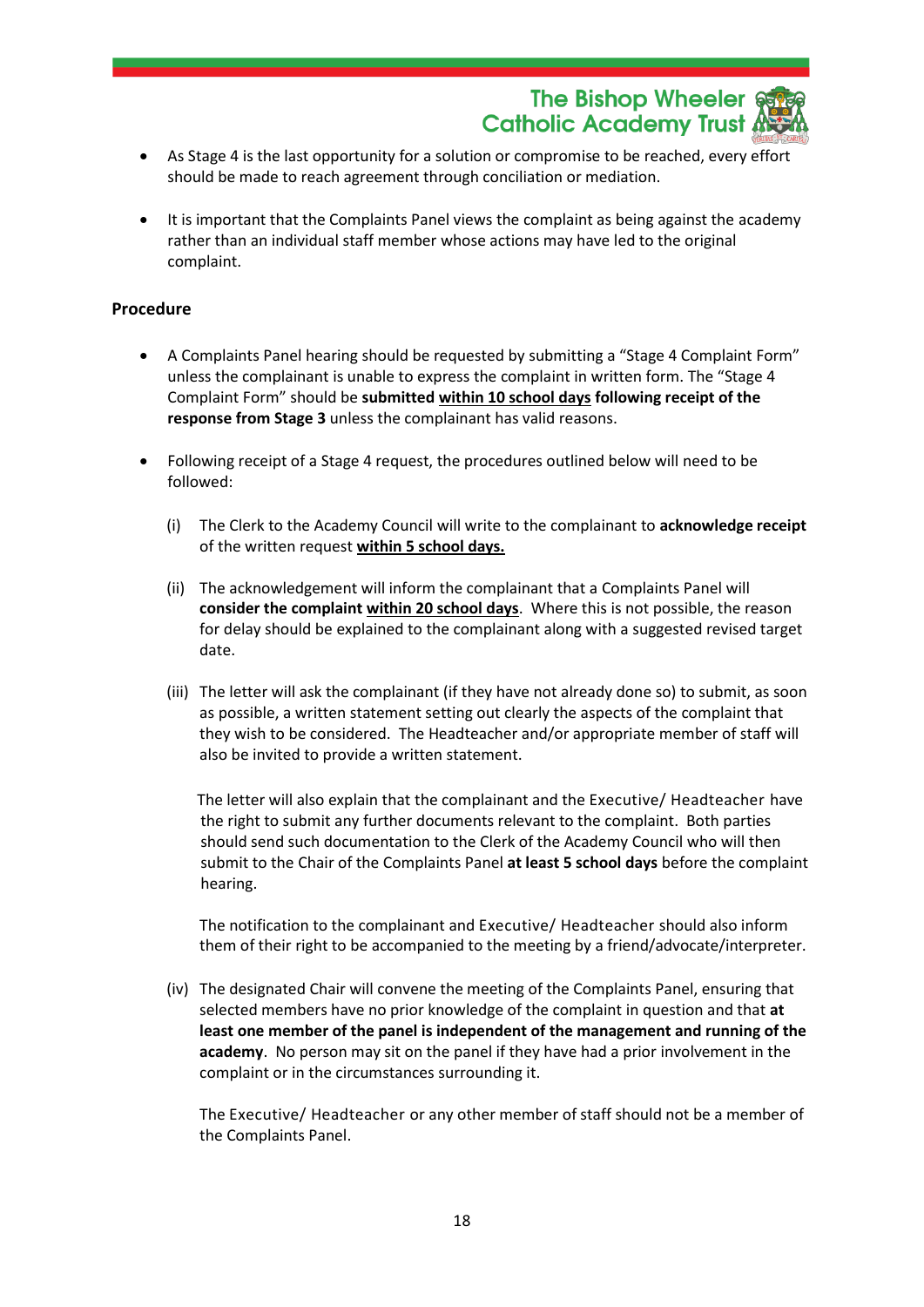#### The Bishop Wheeler & **Catholic Academy Trust**

(v) The Panel may wish to hold an initial meeting to decide on a date for the hearing, consider the statement from the complainant and the response statement from the Headteacher to determine what other evidence they might need to establish the facts.

The Panel may invite members of staff and other witnesses directly involved in matters raised by the complainant to produce a written statement and/or to attend the hearing.

**NB.** The Executive/ Headteacher **is required to attend** the complaints hearing**.**  Members of **staff named** in the complaint **have a right to attend** the hearing**.**

- (vi) It is the responsibility of the Chair of the Panel to ensure that the meeting is properly minuted. Complainants are not permitted to record the hearing on any device but may take handwritten notes of the meeting themselves.
- The Complaints Panel can:
	- $\triangleright$  dismiss the complaint in whole or in part;
	- $\triangleright$  uphold the complaint in whole or in part;
	- $\triangleright$  decide on the appropriate action to be taken to resolve the complaint;
	- ➢ recommend changes to the academy's systems or procedures to ensure that problems of a similar nature do not recur.

There are several points which members of the Complaints Panel need to remember:

- It is important that the hearing is independent and impartial and that it is seen to be so.
- The aim of the hearing, which needs to be held in private, will always be to resolve the complaint and achieve reconciliation between the academy and the complainant. However, it must be recognised that the complainant might not be satisfied with the outcome if the hearing does not find in their favour. It may only be possible to establish the facts and make recommendations which will satisfy the complainant that his or her complaint has been taken seriously.
- An effective Panel will acknowledge that many complainants feel nervous and inhibited in a formal setting. Parents often feel emotional when discussing an issue that affects their child. The Panel Chair will ensure that the proceedings are as welcoming as possible. The layout of the room will set the tone and care is needed to ensure the setting is informal and not adversarial.
- Extra care needs to be taken when the complainant is a child. Careful consideration of the atmosphere and proceedings will ensure that the child does not feel intimidated. The Panel needs to be aware of the views of the child and give them equal consideration to those of adults. Where the child's parent is the complainant, it would be helpful to give the parent the opportunity to say which parts of the hearing, if any, the child needs to attend.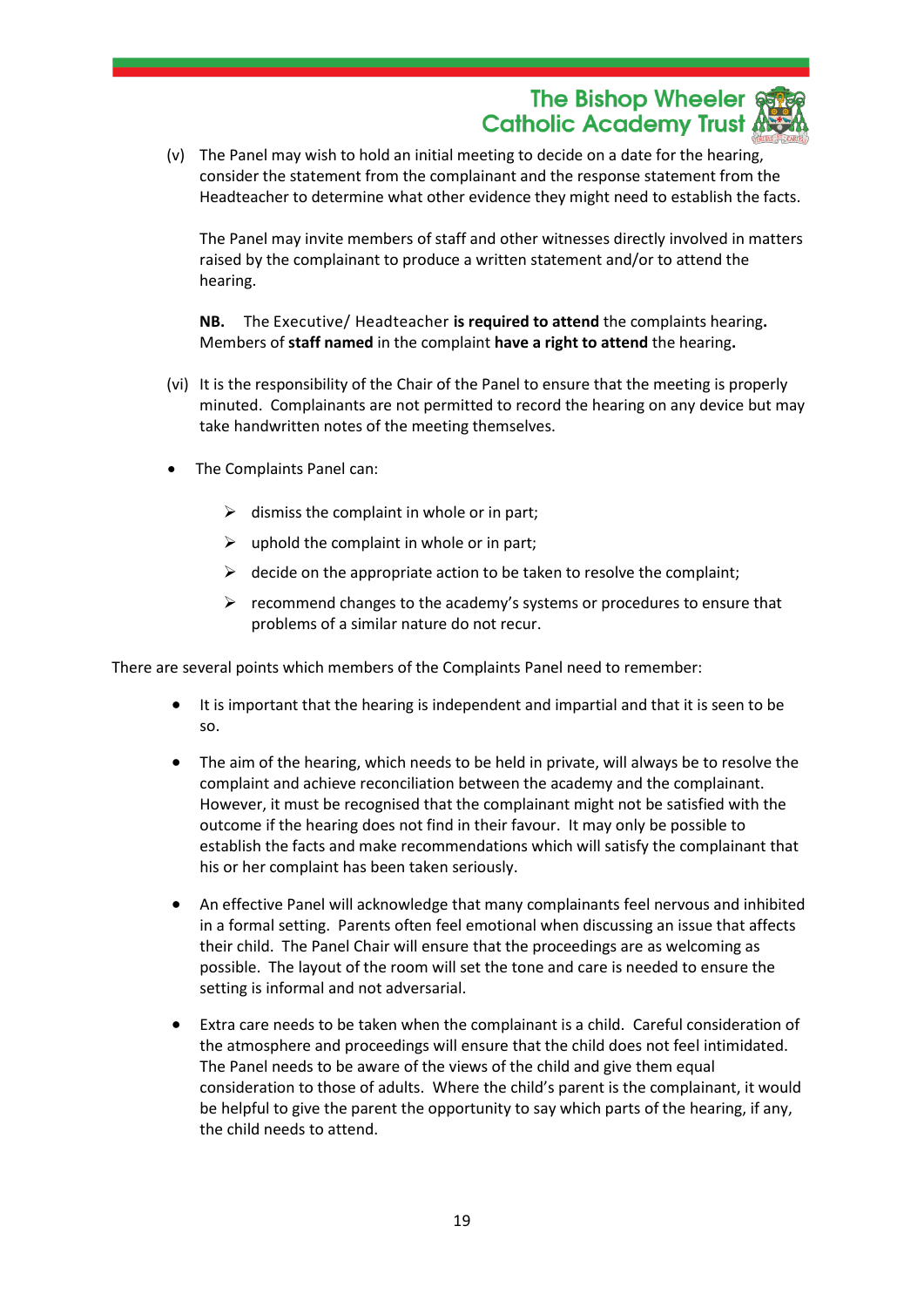The Bishop Wheeler <sub>98</sub> **Catholic Academy Trust** 

- At the conclusion of the meeting the Chair should explain that the Panel will consider all the representations made and will make its decision and write to all parties with the outcome **within 10 school days.**
- The Executive/ Headteacher, the complainant and any witnesses should then withdraw from the room at the same time to allow the Panel to reach its decision. The Clerk taking minutes of the meeting on behalf of the Panel should ensure that one party is not left alone with the Panel in the absence of the other. The decision should cover:
	- $\triangleright$  findings on the substantive complaint;
	- $\triangleright$  any appropriate action to be taken by the academy or the complainant;
	- $\triangleright$  where appropriate, any suggested changes to the academy's systems or procedures to ensure that problems of a similar nature do not happen again.
- A report and any recommendations should be presented to the Academy Council at the next full meeting.
- A written statement outlining the decision of the Panel must be sent to the complainant, Executive/ Headteacher and any staff named in the complaint. The Trust Board should also be updated.

If any disciplinary action is to be taken against a member of staff then, to protect his/her rights, only the phrase "*appropriate action has or will be taken***"** should be used.

- The Chair of the Panel will need to ensure that a copy of all correspondence is kept securely and confidentially on file at the academy. Where relevant, these records should be kept separately from the pupil's personal records. All records will be retained in line with the Trust's Record Management Policy.
- It is good practice that the Executive/ Headteacher reports to the Academy Council on compliments and complaints received, together with the outcome of each.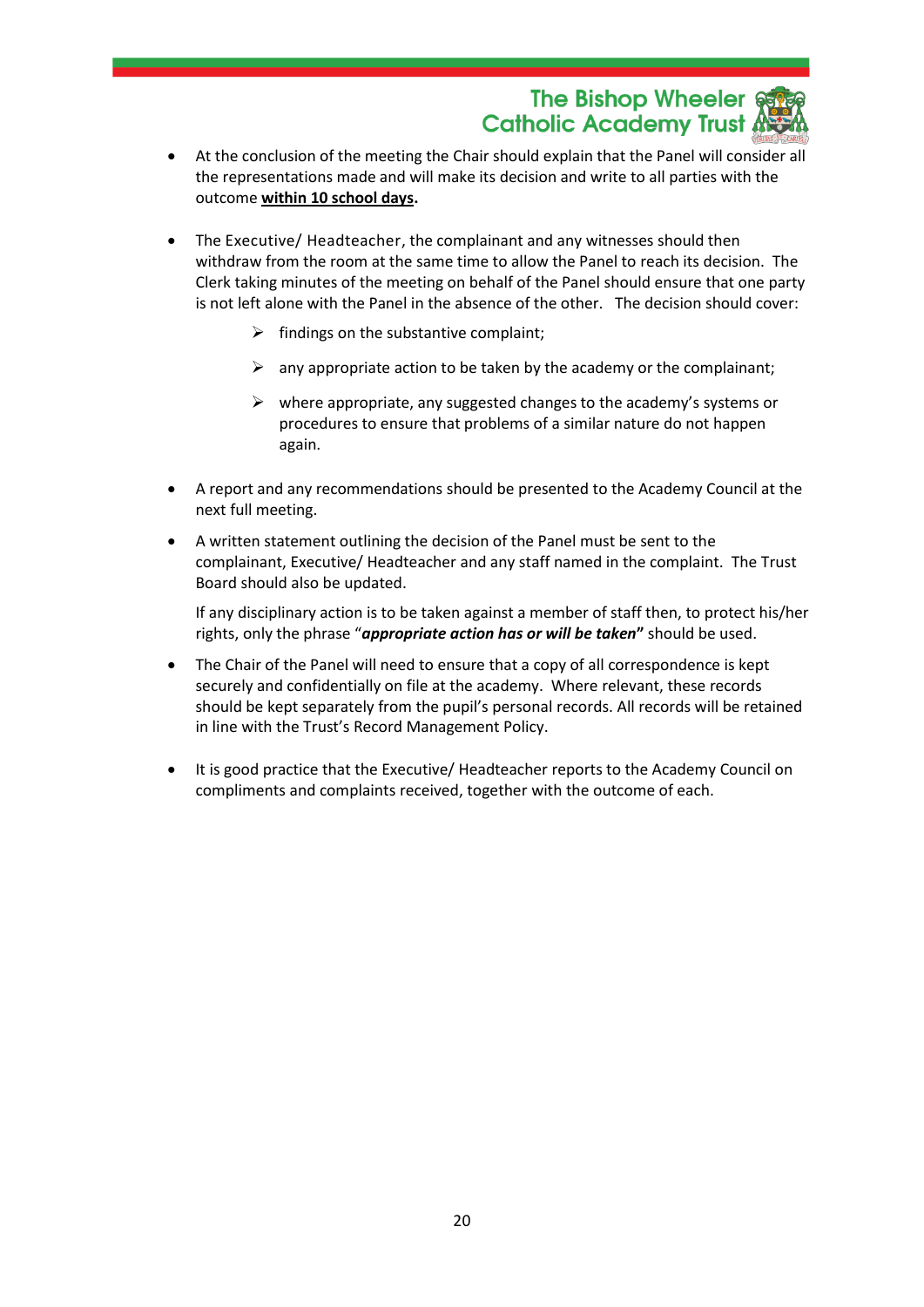#### The Bishop Wheeler **Catholic Academy Trust**

#### <span id="page-20-0"></span>**Closure of Complaints**

- Very occasionally, the academy will feel that it needs, regretfully, to close a complaint where the complainant is still dissatisfied.
- The Academy Council will do all it can to help to resolve a complaint against the academy but sometimes it is simply not possible to meet all the complainant's wishes. Sometimes it is simply a case of "agreeing to disagree".
- If a complainant persists in making representations to the academy to the Headteacher, designated person, Chair of the Academy Council, or anyone else, this can be extremely time-consuming and can detract from the responsibility to look after the interests of all the children.
- For this reason, correspondence (including personal approaches, as well as letters and telephone calls) will be closed on a complaint where it is felt that all reasonable action to resolve the complaint has been taken and that the Complaints Procedure has been fully completed. Correspondence received from the complainant subsequent to closure should be retained on file in line the Trust's Records Management Policy, as should notes of telephone calls and any further personal calls referring to the matter. This will be important if the Education & Skills Funding Agency (ESFA) asks for copies later.
- If deadlines set out within the Complaints Procedure are not met (without a valid reason), the complaint will be closed at the end of the last stage reached.
- In exceptional circumstances and with the agreement of the Chair of the Trust Board, closure may occur before a complaint has reached Stage Four of the procedure. The complaint will only be closed where every reasonable effort has been undertaken to resolve the complaint and a Complaints Panel would not help to move things forward.

If a complainant has completed the academy's Complaints Procedures (with or without recourse to a Complaints Panel) but is not satisfied with the handling of the complaint, they may contact the Education & Skills Funding Agency (ESFA) by completing an online enquiry form which can be found at:

#### https://www.education.gov.uk/schools/leadership/schoolperformance/school-complaints-form

The ESFA may only be able to help if the complainant has been unable to complain, or is not satisfied with how the academy handled the complaint because the academy:

- does not have a complaints procedure.
- did not provide a copy of its complaints procedure when requested.
- does not have a procedure that complies with part 7 of the [Education \(Independent School](http://www.legislation.gov.uk/uksi/2014/3283/schedule/made)  [Standards\) Regulations 2014;](http://www.legislation.gov.uk/uksi/2014/3283/schedule/made)
- has not followed its published complaints procedure.
- has not allowed its complaints procedure to be completed.

The ESFA cannot change an academy's decision about a complaint. Its role is to make sure the academy handles the complaint properly by following a published procedure.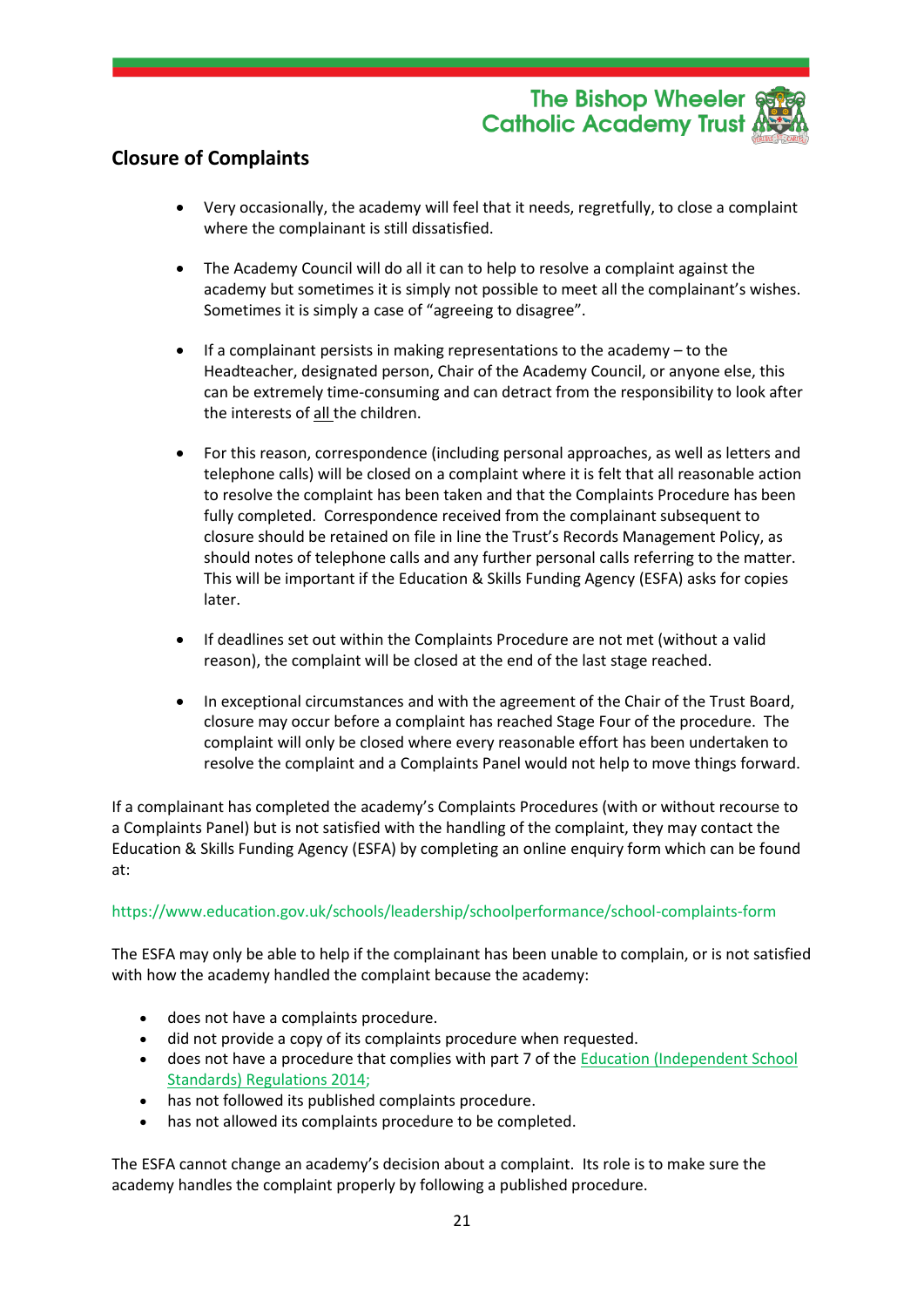

The ESFA will write to the complainant with the outcome of the case. The academy will also receive a copy of the ESFA's findings, and the enquiry will then be closed.

If the ESFA upholds the complaint, it may do one or both of the following:

- Ask the Trust to change its complaints procedure so that it complies with legal requirements. The ESFA will let the complainant know when the Trust has done this.
- Ask the academy to reconsider the complaint from an appropriate stage in their procedure.

If the academy does not comply with the recommended actions, the ESFA may seek to act on behalf of the Secretary of State under the terms of the funding agreement (the contract that the Secretary of State holds with an academy/Trust).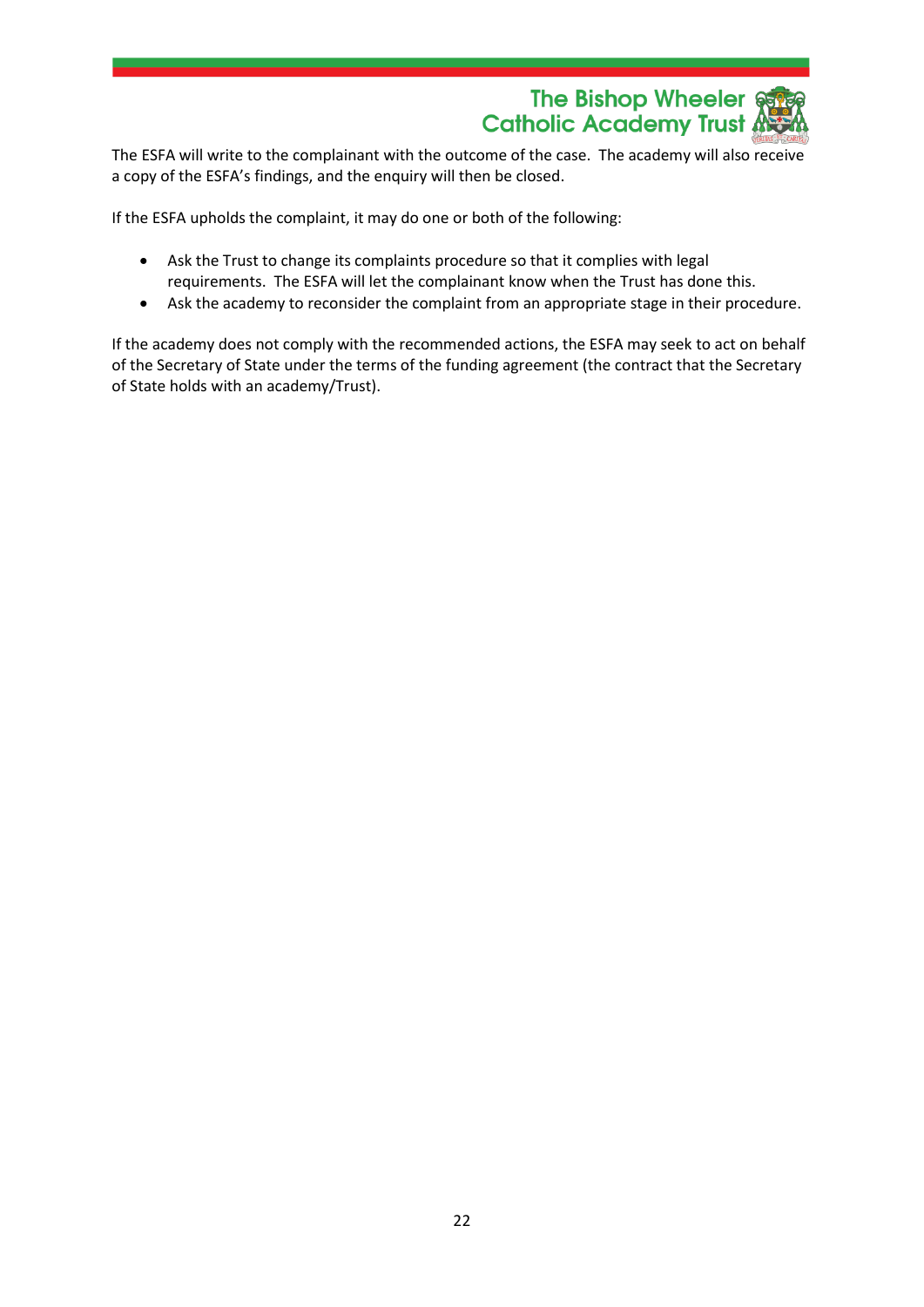The Bishop Wheeler **Catholic Academy Trust** 

#### <span id="page-22-0"></span>**Unreasonable Persistent Complainants**

Most people with complaints or concerns about the academy behave reasonably in pursuing their complaint. This means that they:

- treat all staff with courtesy and respect.
- respect the needs of pupils and staff.
- avoid the use of violence (including threats of violence) towards people and property.
- do not use intimidating/aggressive behaviour or inappropriate language towards academy staff.
- recognise the time constraints under which members of staff work and allow the academy a reasonable time to respond to a complaint.
- recognise that resolving a specific problem can sometimes take some time.
- follow the Trust's complaints procedures.

However, a small number of complainants may be deemed "**unreasonably persistent complainants"**. This means that, in complaining about issues, either formally or informally, they behave unreasonably, for example by:

- actions which are obsessive, persistent, harassing, prolific, repetitious; and/or
- prolific correspondence or excessive e-mail or telephone contact about a concern or complaint; and/or
- an insistence upon pursuing unmeritorious complaints and/or unrealistic or unreasonable outcomes; and/or
- an insistence upon pursuing meritorious complaints in an unreasonable manner.

A model procedure for identifying and responding to such complainants is attached as **Appendix C**.

#### <span id="page-22-1"></span>**Monitoring and Review of this Policy**

The Trust Board shall be responsible for reviewing this policy every 3 years or when changes are to be made, to ensure that it meets legal requirements and reflects best practice.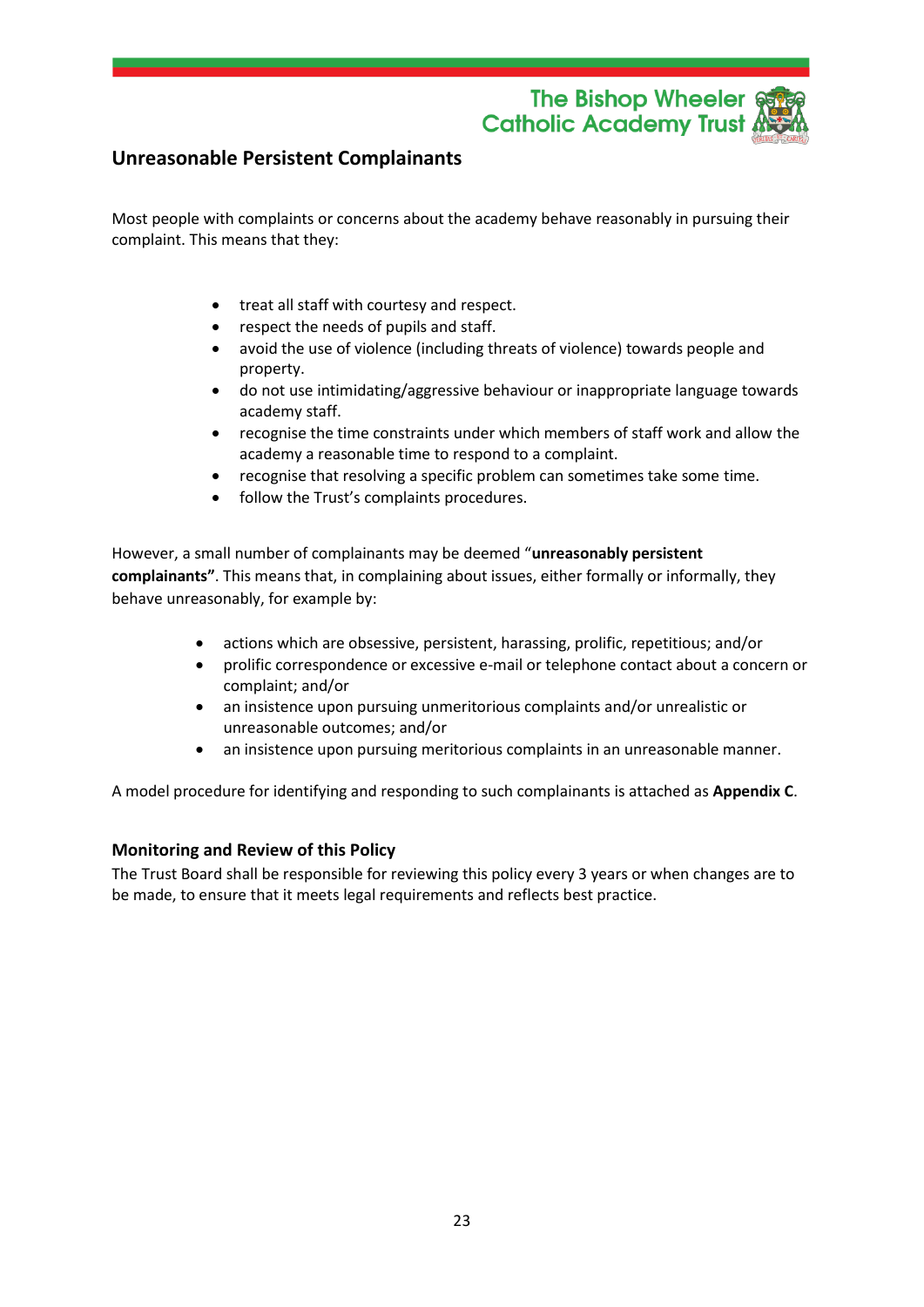#### **Appendix A**

#### **COMPLAINTS AGAINST THE TRUST CENTRAL TEAM OR TRUST BOARD**

Complaints made against the Trust Central Team or Trust Board follow the same principles and stages of the procedure form complaints against academies. The differences are the persons who investigate or hear the complaint.

In reading the above policy and procedure the following should be applied:

<span id="page-23-1"></span><span id="page-23-0"></span>

| <b>Complaints Against an Academy</b>                                 |                                                                                                                                                                                        | <b>Complaints Against the Trust Central Team</b> |                                    | <b>Complaints Against the Trust Board</b> |                                                                                          |
|----------------------------------------------------------------------|----------------------------------------------------------------------------------------------------------------------------------------------------------------------------------------|--------------------------------------------------|------------------------------------|-------------------------------------------|------------------------------------------------------------------------------------------|
| <b>Investigated/Decided By</b><br><b>Complaint</b><br><b>Against</b> |                                                                                                                                                                                        | <b>Complaint Against</b>                         | <b>Investigated/Decided</b><br>By  | <b>Complaint Against</b>                  | <b>Investigated/Decided By</b>                                                           |
| <b>Class Teacher or</b><br>other member<br>of staff                  | Their line manager:<br>Primary – normally the<br>$\bullet$<br>Headteacher, or Deputy<br>Head<br>Secondary - Faculty or<br><b>Department Head, Deputy</b><br><b>Head or Headteacher</b> | Member of staff                                  | Their line manager                 | A Director                                | <b>Chair of the Trust Board</b>                                                          |
| Headteacher                                                          | Chair of the Academy Council                                                                                                                                                           | <b>Chief Operating Officer</b>                   | <b>Chief Executive Officer</b>     | A Committee Chair                         | <b>Chair of the Trust Board</b>                                                          |
| A Governor                                                           | <b>Chair of the Academy Council</b>                                                                                                                                                    | <b>Primary Standards</b><br>Lead                 | <b>Chief Executive Officer</b>     | The Chair of the<br><b>Trust Board</b>    | <b>Clerk to the Trust Board</b><br>liaises with Diocesan<br><b>Director of Education</b> |
| Chair of<br>Academy<br><b>Council</b>                                | <b>Chair of the Trust Board</b>                                                                                                                                                        | <b>Executive Headteacher</b>                     | <b>Chief Executive Officer</b>     | The whole Trust<br><b>Board</b>           | <b>Clerk to the Trust Board</b><br>liaises with Diocesan<br><b>Director of Education</b> |
| The whole<br>Academy<br><b>Council</b>                               | <b>Chair of the Trust Board</b>                                                                                                                                                        | <b>Chief Executive Officer</b>                   | Chair of the Trust<br><b>Board</b> | A Member of the<br>Trust                  | <b>Clerk to the Trust Board</b><br>liaises with Diocesan<br><b>Director of Education</b> |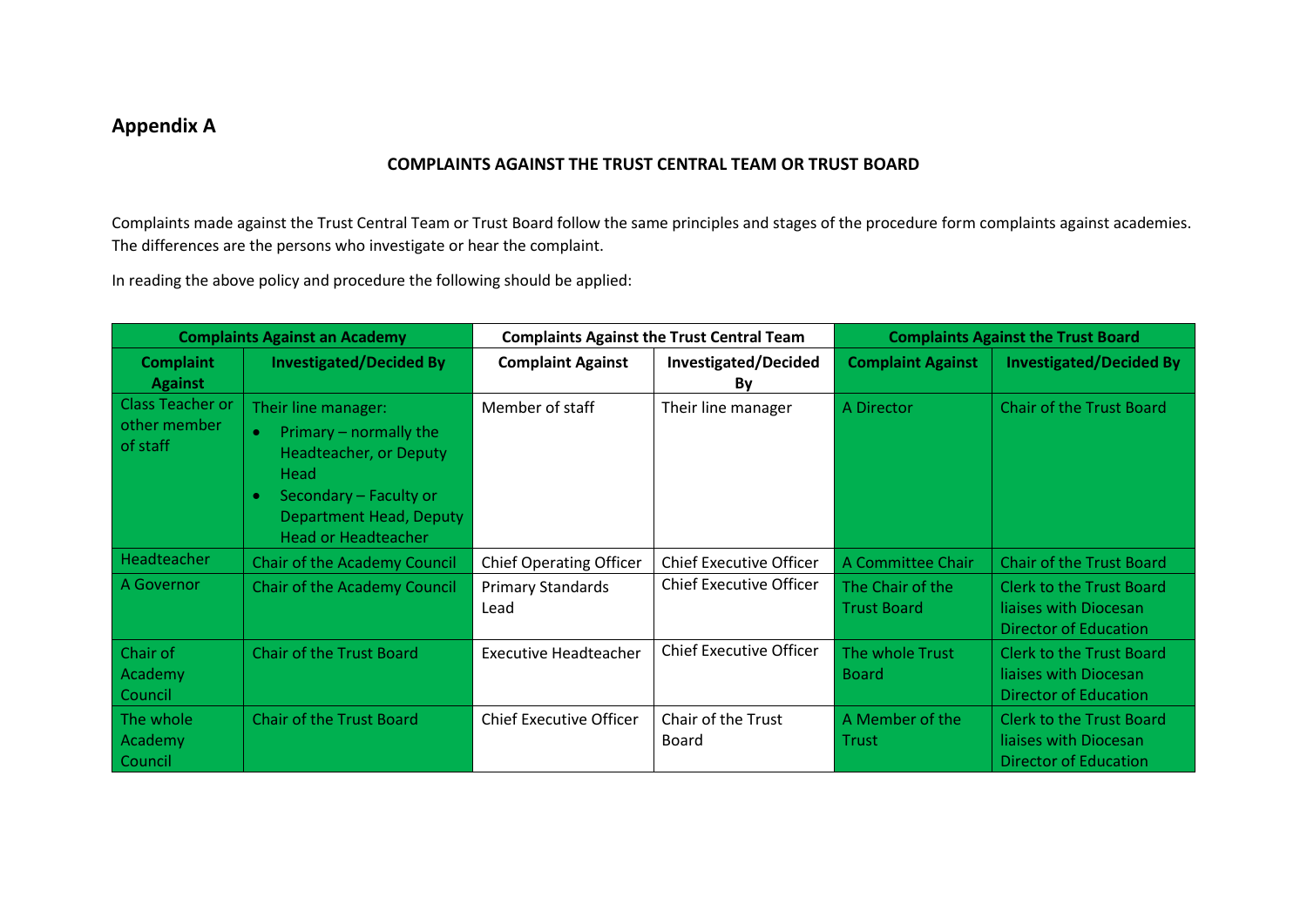**The Complaints Panel** will comprise of at least three persons. The Complaints Panel will usually be made up of:

- 2 Directors who serve on the Trust Board.
- 1 Independent Person who is not involved with the management or running of the Trust.

The panel cannot be made up solely of Directors because they are not independent of the management and running of the Trust. It is a matter for the Trust to identify suitably independent individuals who can fulfil the role and responsibility of being the independent member.

<span id="page-24-0"></span>The independent member of the panel will not be a Director or an employee of the Trust. For the avoidance of doubt, a Governor of an academy within the Trust may be the independent member of the panel if they are not an employee of the Trust, and they are sufficiently removed from the management and running of the Trust to be considered truly independent.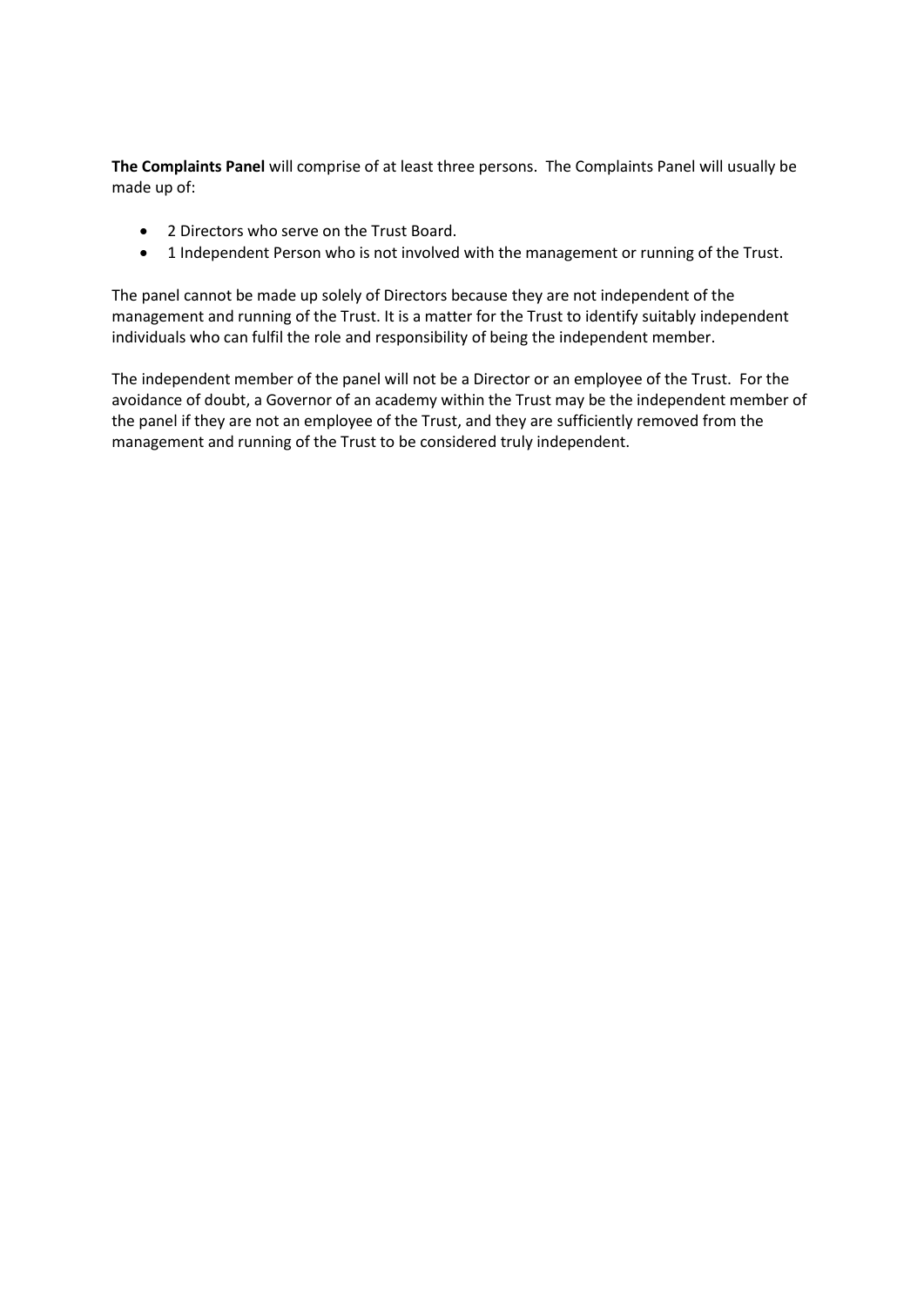

#### **Appendix B**

<span id="page-25-0"></span>**Approach for dealing with complaints about Governors who serve of the Academy Council**

#### **INTRODUCTION**

Governors make a special and important contribution to the running of academies. They work hard, giving freely their time, expertise, and skills. However, from time to time, a Governor may act or be deemed to have acted in a way that is not in the best interests of the Academy Council or the academy and, in doing so, may damage the reputation of the Academy Council. The Governor may be acting in good faith or be unaware of the consequences for his/her actions but, nevertheless, the Academy Council should act. The approach to dealing with such issues is set out below.

To ensure Governors are aware of what is expected of them, a Code of Conduct has been prepared and must be signed annually. The Code of Conduct can be obtained from the academy.

#### **THE PROCESS**

Complaints about the behaviour or actions of a Governor should be dealt with by the Chair of the Academy Council. However, if the complaint is about the Chair, the Vice-Chair should lead the process suggested below.

The Trust Governance Officer should be contacted to facilitate an investigation if the complaint is:

- jointly about the Chair and Vice-Chair; or
- the entire Academy Council; or
- the majority of the Academy Council.

#### **Informal Stage**

A range of informal approaches can be used individually or as linked approaches to resolve any difficulties or disputes in a constructive way. The following list is not exhaustive:

- A quiet word from the Chair to explain the problem and suggest how to ensure it does not recur. This may be done in the presence of the Headteacher or another member of the Academy Council.
- A general training or information item for all Governors covering behaviour and conduct at an Academy Council meeting.
- The Chair could refer Governors to the relevant section of the Trust Scheme of Delegation and DfE Governance Handbook.
- Training for all Governors at an Academy Council meeting.
- The individual Governor can be asked to attend an appropriate training course.
- Specific training for the Governor can be delivered in the academy (maybe with a small group of other Governors); and/or
- A meeting with the Chair and Headteacher to explain the effect of the behaviour.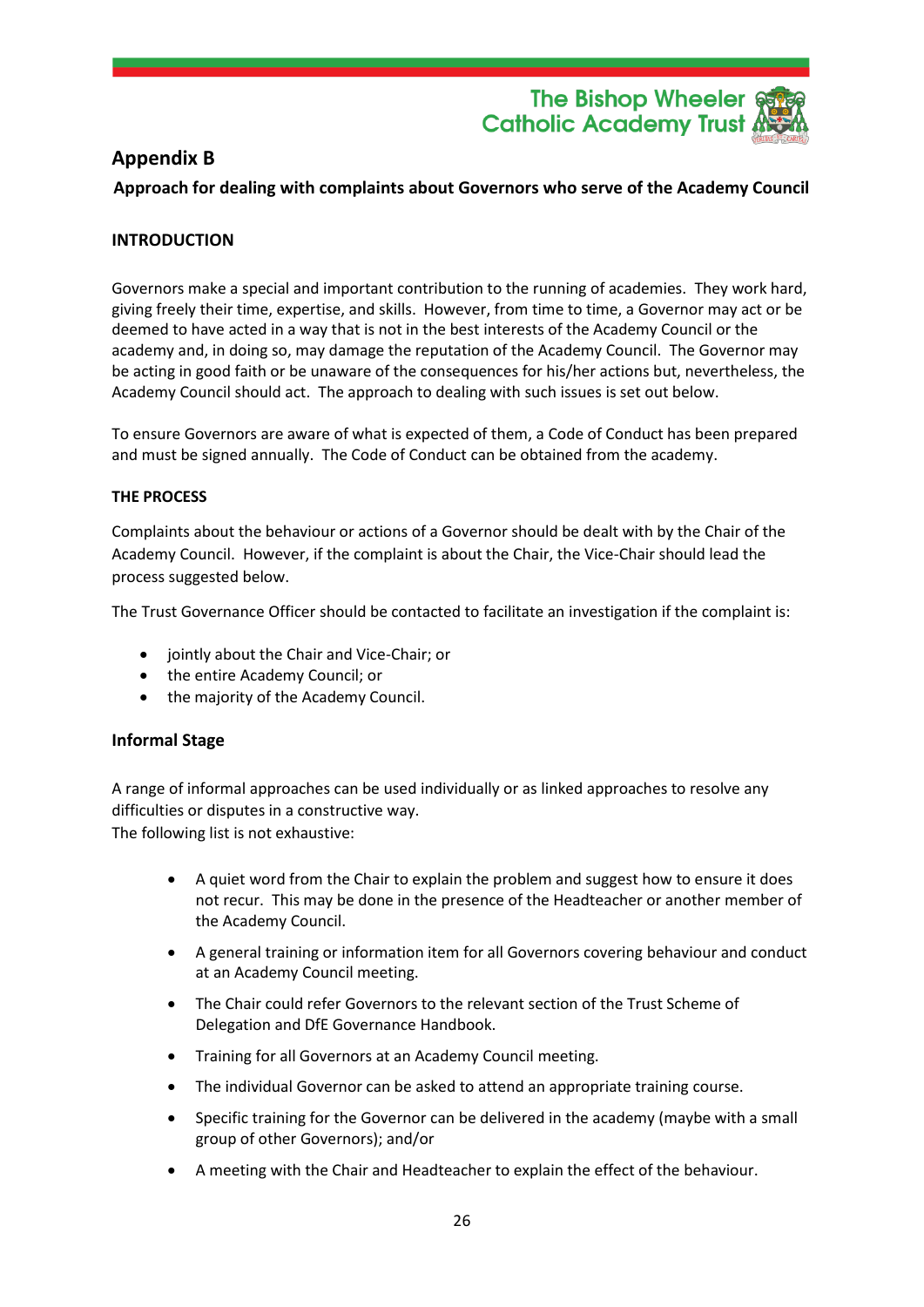

The Chair of the Academy Council should keep a record of any of these steps used, in the event that the behaviour continues and results in action being taken to remove the Governor.

#### **Formal Stage**

If the Chair of the Academy Council determines that the complaint needs to be dealt with formally, the following process should be followed:

- The Chair should meet with the Governor to clarify the extent of the behaviour or disagreement and the reasons for it and produce an agreed summary in writing. The Governor should be given an opportunity to respond. Setting a reasonable time limit would be helpful. It may be possible to close the issue at this point with formal guidance or a warning or rebuke, either orally or in writing, depending on the seriousness of the issue.
- If the Chair is not satisfied with the response, then the investigation should be held. The Chair should contact the Governance Officer.
- The Governance Officer then investigates the issue, taking evidence from all interested parties. As interviews are likely to be a part of this process another person should accompany the Governance Officer. The investigation should be documented in full, including notes of interviews that should be checked back for accuracy with the interviewees.
- The Governance Officer should report back in writing to the Chair of the Academy Council and the Chair of the Trust Board.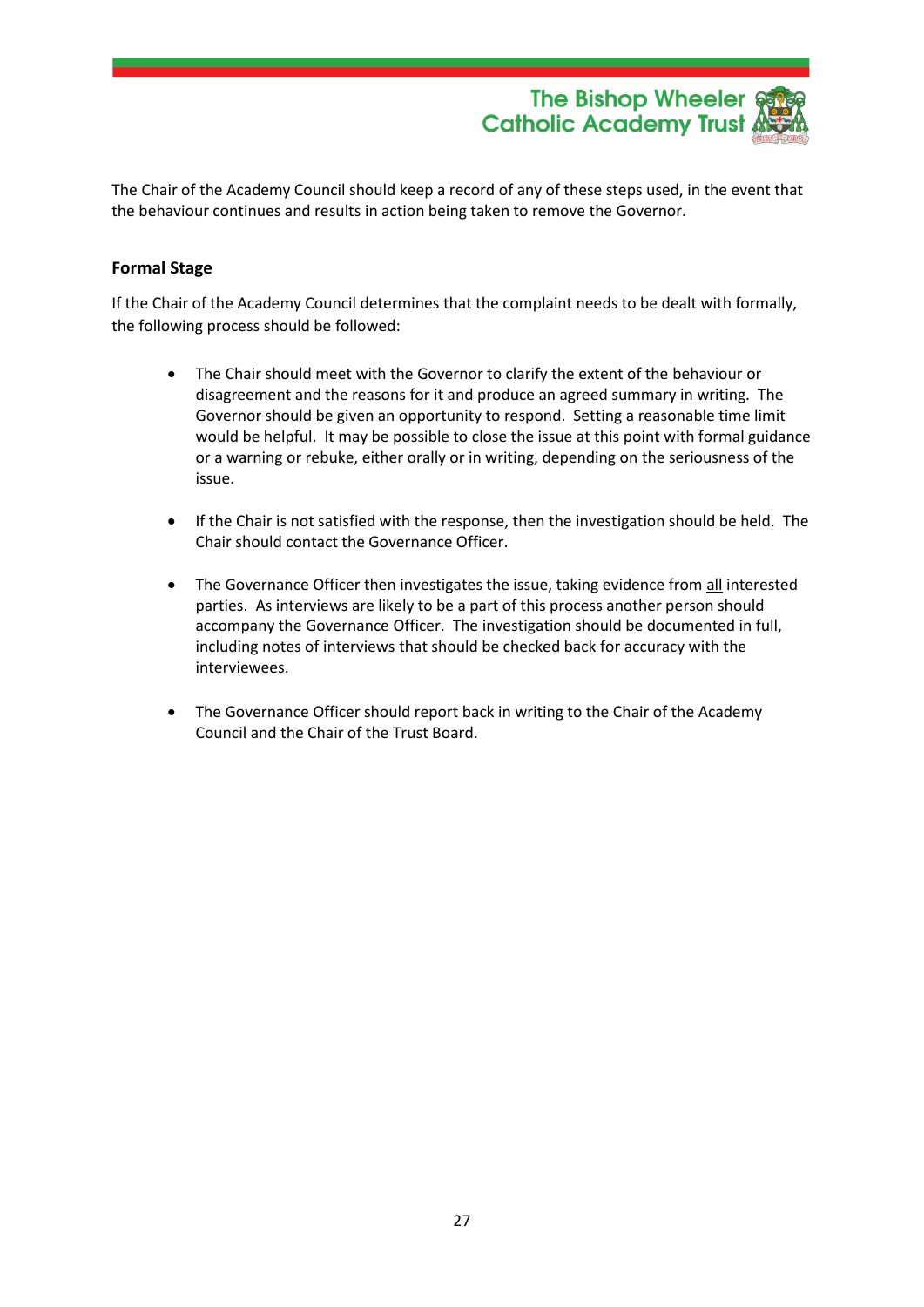

#### <span id="page-27-0"></span>**Appendix C**

#### <span id="page-27-1"></span>**Procedure for Dealing with Unreasonably Persistent Complaints**

#### **INTRODUCTION**

The majority of people with complaints or concerns about the academy behave reasonably in pursuing their compliant. This means that they:

- Treat all staff with courtesy and respect.
- Respect the needs of pupils and staff.
- Avoid the use of violence (including threats of violence) towards people and property.
- Do not use intimidating/aggressive behaviour or inappropriate language towards staff.
- Recognise the time constraints under which members of staff work and allow the academy a reasonable time to respond to a complaint.
- Recognise that resolving a specific problem can sometimes take some time.
- Follow the Trust's complaints procedures.

However, this appendix to the Trust Complaints Policy and Procedure deals with **complainants that are unreasonably persistent**.

#### **Definitions**

For the purpose of this appendix, an "**unreasonably persistent complaint**" is defined as follows:

*An unreasonably persistent complainant is a person who complains about issues, either formally or informally, or frequently raises issues that he/she considers to be within the remit of the academy and whose behaviour is unreasonable. Such behaviour may be characterised by:* 

- *actions which are obsessive, persistent, harassing, prolific, repetitious; and/or*
- *prolific correspondence or excessive e-mail or telephone contact about a concern or complaint; and/or*
- *an insistence upon pursuing unmeritorious complaints and/or unrealistic or unreasonable outcomes; and/or*
- *an insistence upon pursuing meritorious complaints in an unreasonable manner.*

For the purposes of this appendix, **"harassment"** is defined as follows:

*Harassment is the unreasonable pursuit of the actions listed above in (3) in such a way that they:*

- *appear to be targeted over a significant period of time on one or more members of staff; and /or*
- *cause ongoing distress to individual member(s) of staff: and/or*
- *have a significant adverse effect on the whole/parts of the academy community; and/or*
- *are pursued aggressively.*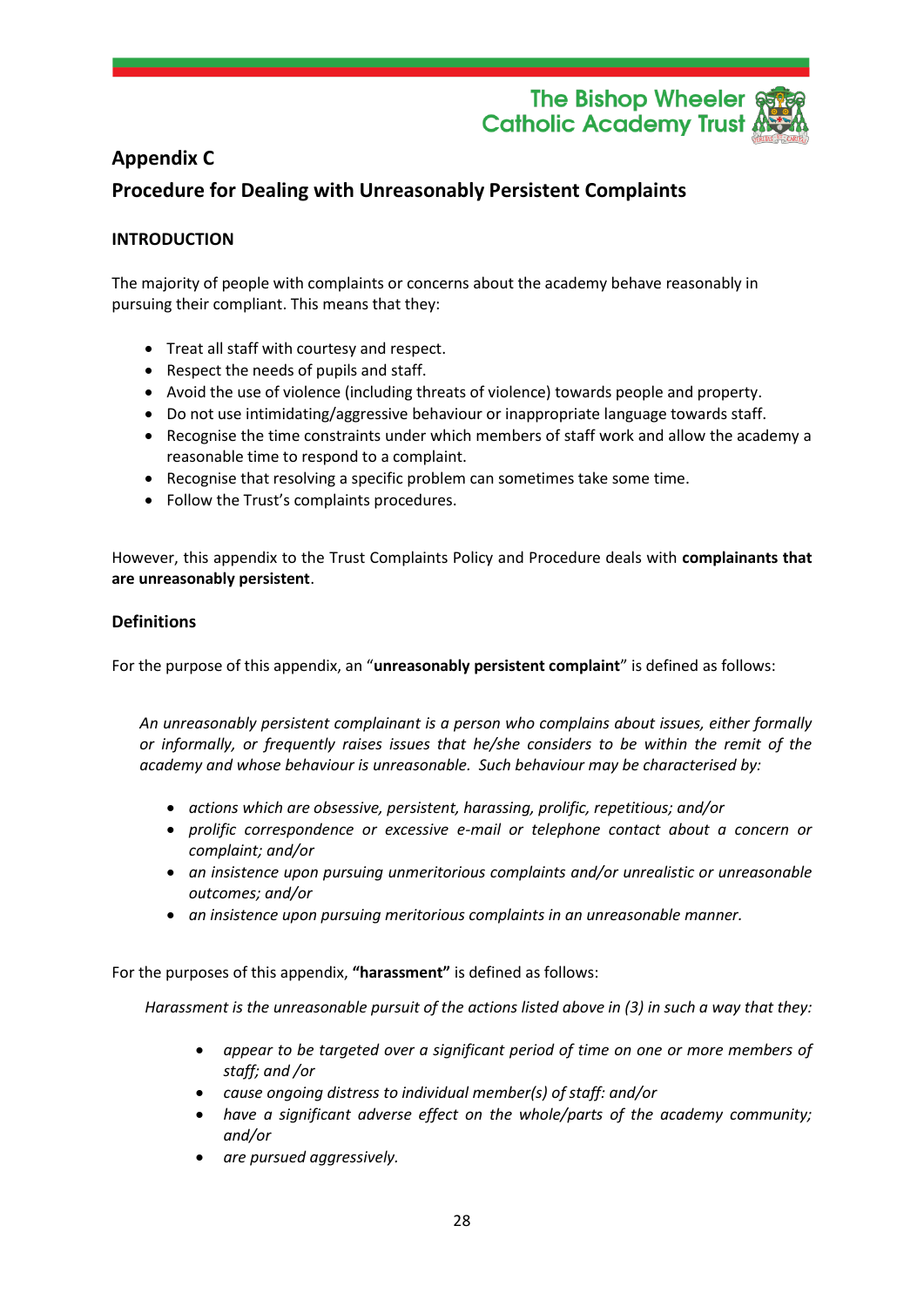The Bishop Wheeler & **Catholic Academy Trust** 

#### **Deciding whether a complainant should be deemed an unreasonably persistent complainant.**

The Headteacher, with the agreement of the Chair of the Academy Council, may deem a complainant an unreasonably persistent complaint.

The Headteacher will ensure that there is sufficient evidence available to justify the decision.

#### **Action to be taken where a complainant is deemed an unreasonably persistent complainant.**

The Headteacher will write to the complainant to explain the decision and the way that future complaints will be dealt with. Any restrictions imposed will be appropriate and proportionate.

Some or all the following actions may be taken, depending on the particular circumstances of the case:

- Insisting that no member of staff should meet the complainant on his/her own.
- Restricting telephone calls from the complainant to specified days and times.
- Requiring that all future contacts with the academy are in writing, except in emergencies, this includes contacts with members of the Academy Council, who should be contacted at the academy address.
- Merely acknowledge correspondence from the complainant that raises issues that have already been dealt with.
- Banning the complainant from the academy premises where the complainant's behaviour constitutes a nuisance or disturbance, with any appointments with staff to be agreed in writing via the Headteacher.

However, all correspondence from the complainant will be considered and any new and substantive issues will be addressed, and a reply sent to the complainant.

New complaints from people who have been deemed unreasonably persistent complainants will be treated on their merits.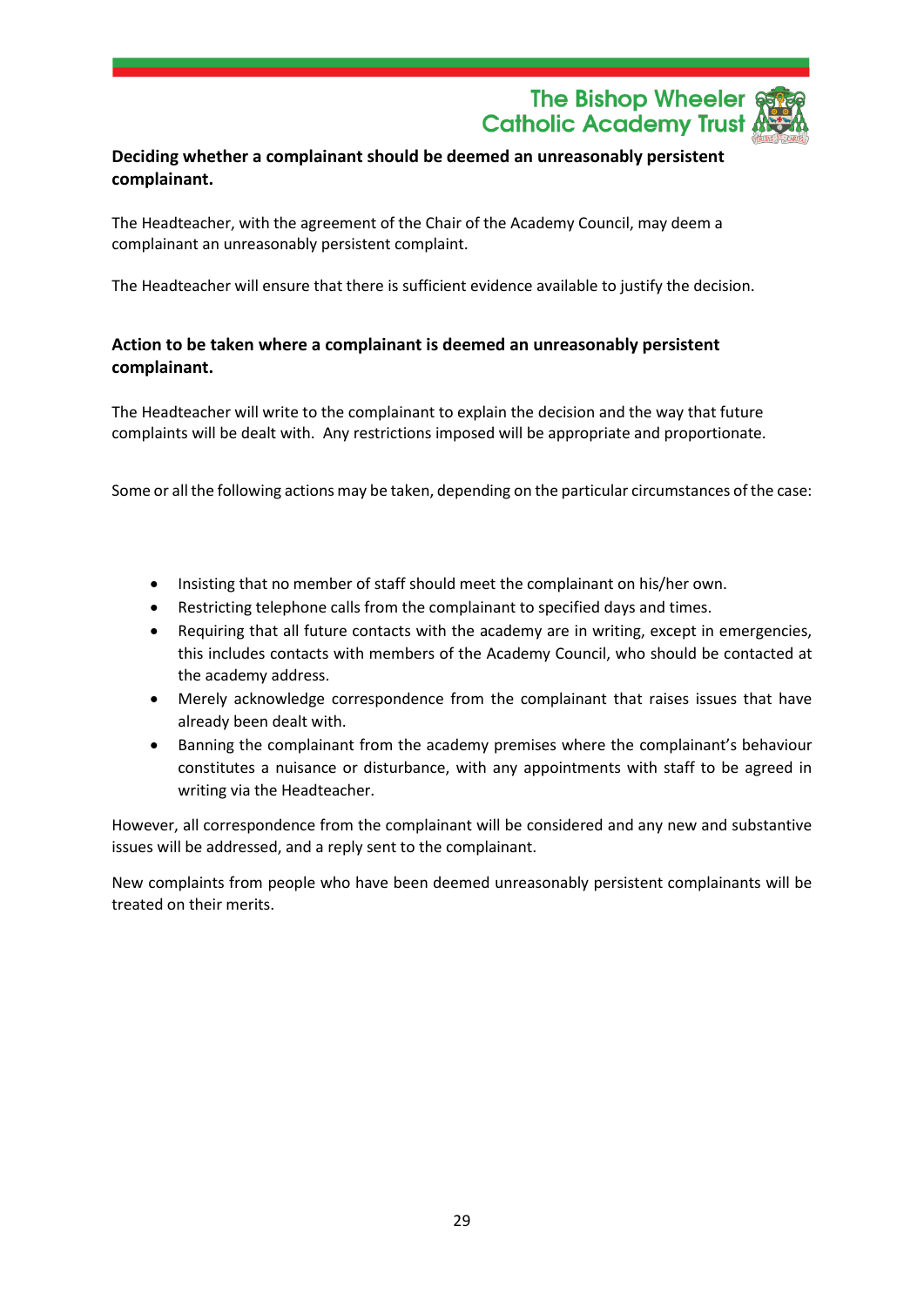

#### <span id="page-29-1"></span><span id="page-29-0"></span>**Appendix D**

#### **BWCAT STAGE TWO COMPLAINT FORM**

It is important that you attempt to resolve any difficulties in the first instance by discussing your concern/complaint with a member of staff at the academy. Many complaints can be settled on an informal basis over the telephone by speaking directly with a member of staff.

If you have tried this and are still not satisfied with the response, then please fill in all the sections of this form and return it to the academy addressed to the Headteacher. The form should be completed and **submitted within 3 months of the incident** for the complaint to be considered.

| <b>Your Name:</b>                                                                                                                 |
|-----------------------------------------------------------------------------------------------------------------------------------|
| Pupil's name (if relevant):                                                                                                       |
| Your relationship to the pupil (if relevant):                                                                                     |
| <b>Address:</b>                                                                                                                   |
|                                                                                                                                   |
| Postcode:                                                                                                                         |
| Daytime telephone number:                                                                                                         |
| <b>Evening telephone number:</b>                                                                                                  |
| <b>Email address:</b>                                                                                                             |
| Please give details of your complaint including whether you have spoken to anybody at the<br>academy about it and their response: |
|                                                                                                                                   |
|                                                                                                                                   |
|                                                                                                                                   |
|                                                                                                                                   |
|                                                                                                                                   |
|                                                                                                                                   |
|                                                                                                                                   |
|                                                                                                                                   |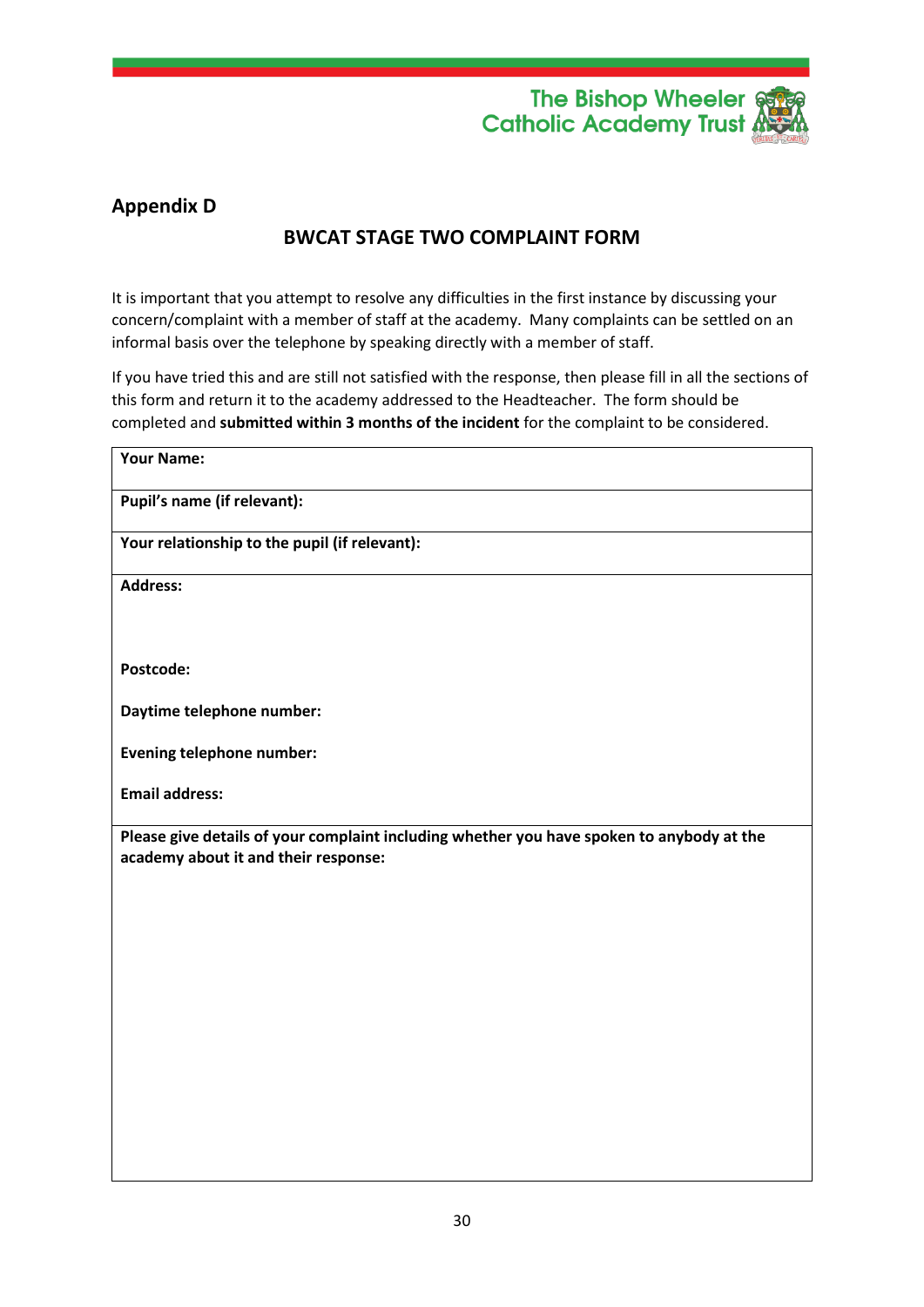| The Bishop Wheeler $\frac{2}{3}$<br><b>Catholic Academy Trust &amp;</b>  |
|--------------------------------------------------------------------------|
| What actions do you feel might resolve the problem at this stage?        |
|                                                                          |
|                                                                          |
|                                                                          |
|                                                                          |
|                                                                          |
|                                                                          |
| Are you attaching any Paperwork/evidence? If so, please give details.    |
|                                                                          |
|                                                                          |
|                                                                          |
|                                                                          |
|                                                                          |
|                                                                          |
| Signature:                                                               |
|                                                                          |
| Date:                                                                    |
| <b>Academy Use Only</b>                                                  |
| Date acknowledgement sent:                                               |
|                                                                          |
| By Whom:                                                                 |
|                                                                          |
|                                                                          |
| Complaint referred to Executive/ Headteacher/Designated Member of Staff: |
|                                                                          |
|                                                                          |
| Date:                                                                    |
|                                                                          |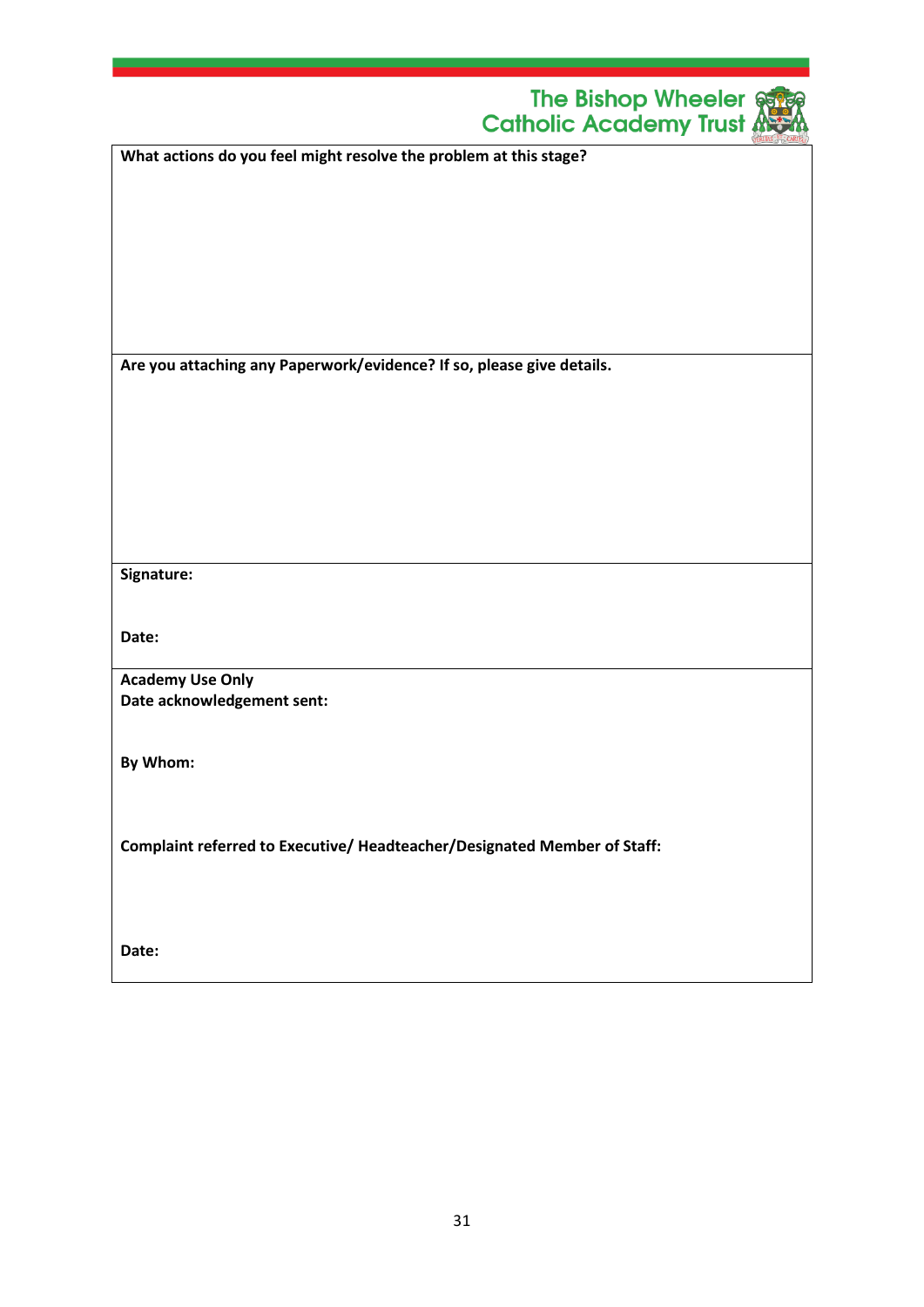

#### <span id="page-31-1"></span><span id="page-31-0"></span>**Appendix E**

#### **BWCAT STAGE THREE COMPLAINT FORM**

If you are not satisfied with the response received form the Headteacher's investigation of your complaint, then please complete this form and return it to the academy addressed to the Chair of the Academy Council. The form should be completed and **submitted within 10 school days of receipt of the Headteacher's response** for the complaint to be progressed.

**Your name:**

**Date Executive/ Headteacher's response received:**

**Please give details of why you are not satisfied with the Executive/ Headteacher's response.**

**What actions do you feel might resolve the problem at this stage?**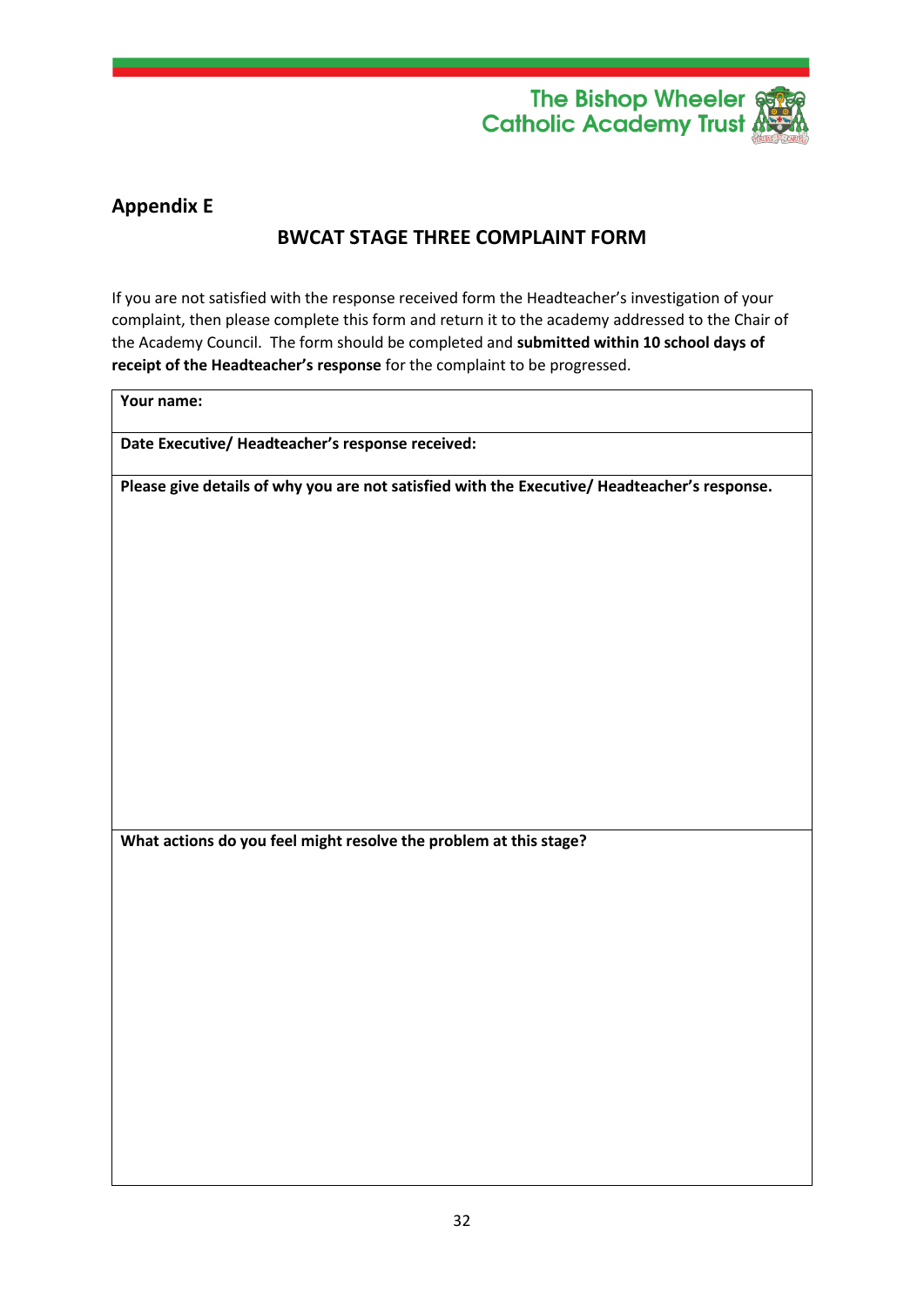|                                                                           | The Bishop Wheeler $\frac{2}{3}$<br><b>Catholic Academy Trust (</b> |
|---------------------------------------------------------------------------|---------------------------------------------------------------------|
| Are you attaching any new paperwork/evidence? If so, please give details. |                                                                     |
|                                                                           |                                                                     |
|                                                                           |                                                                     |
|                                                                           |                                                                     |
|                                                                           |                                                                     |
|                                                                           |                                                                     |
| Signature:                                                                |                                                                     |
|                                                                           |                                                                     |
| Date:                                                                     |                                                                     |
|                                                                           |                                                                     |
| <b>Academy Use Only</b><br>Date acknowledgement sent:                     |                                                                     |
|                                                                           |                                                                     |
| By whom:                                                                  |                                                                     |
|                                                                           |                                                                     |
| Complaint referred to Chair of the Academy Council/Designated Person:     |                                                                     |
|                                                                           |                                                                     |
| Date:                                                                     |                                                                     |
|                                                                           |                                                                     |
|                                                                           |                                                                     |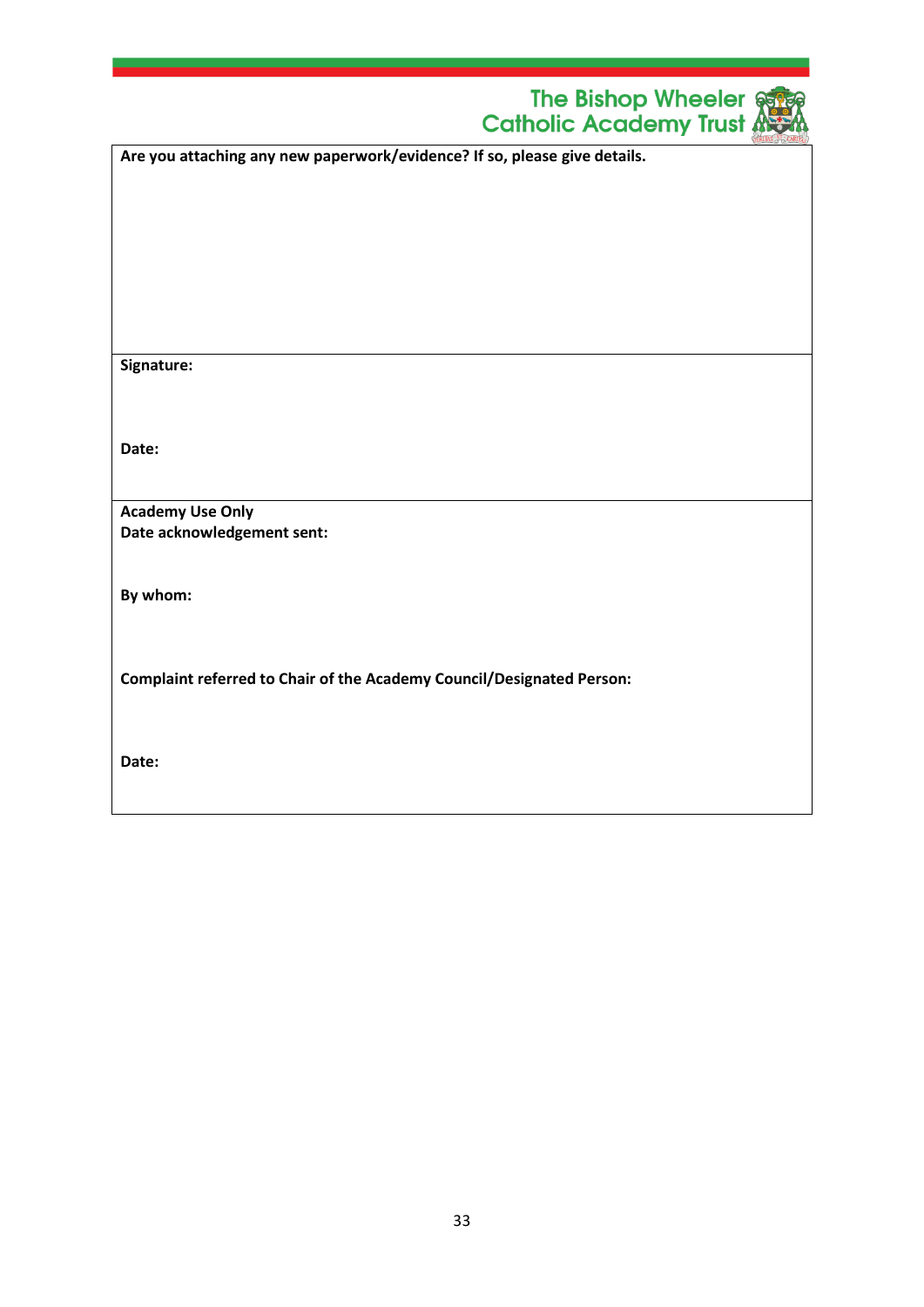

#### <span id="page-33-1"></span><span id="page-33-0"></span>**Appendix F**

#### **BWCAT STAGE FOUR COMPLAINT FORM**

If you are not satisfied with the response received from the Chair of the Academy Council/ Designated Person's investigation of your complaint, then please complete this form and return it to the academy addressed to the Chair of the Academy Council. The form should be completed and **submitted within 10 school days of receipt of the Chair of Academy Council's/Designated person's response** for the complaint to be progressed.

**Your Name:**

**Date Chair of the Academy Council's response received:**

**Please provide any further details that you would wish to share with the Complaints Panel hearing your complaint.**

**Signature:**

**Date:**

**Academy Use Only Date acknowledgement sent:**

**By whom:**

**Complaint referred to Chair of Complaints Panel:**

**Date:**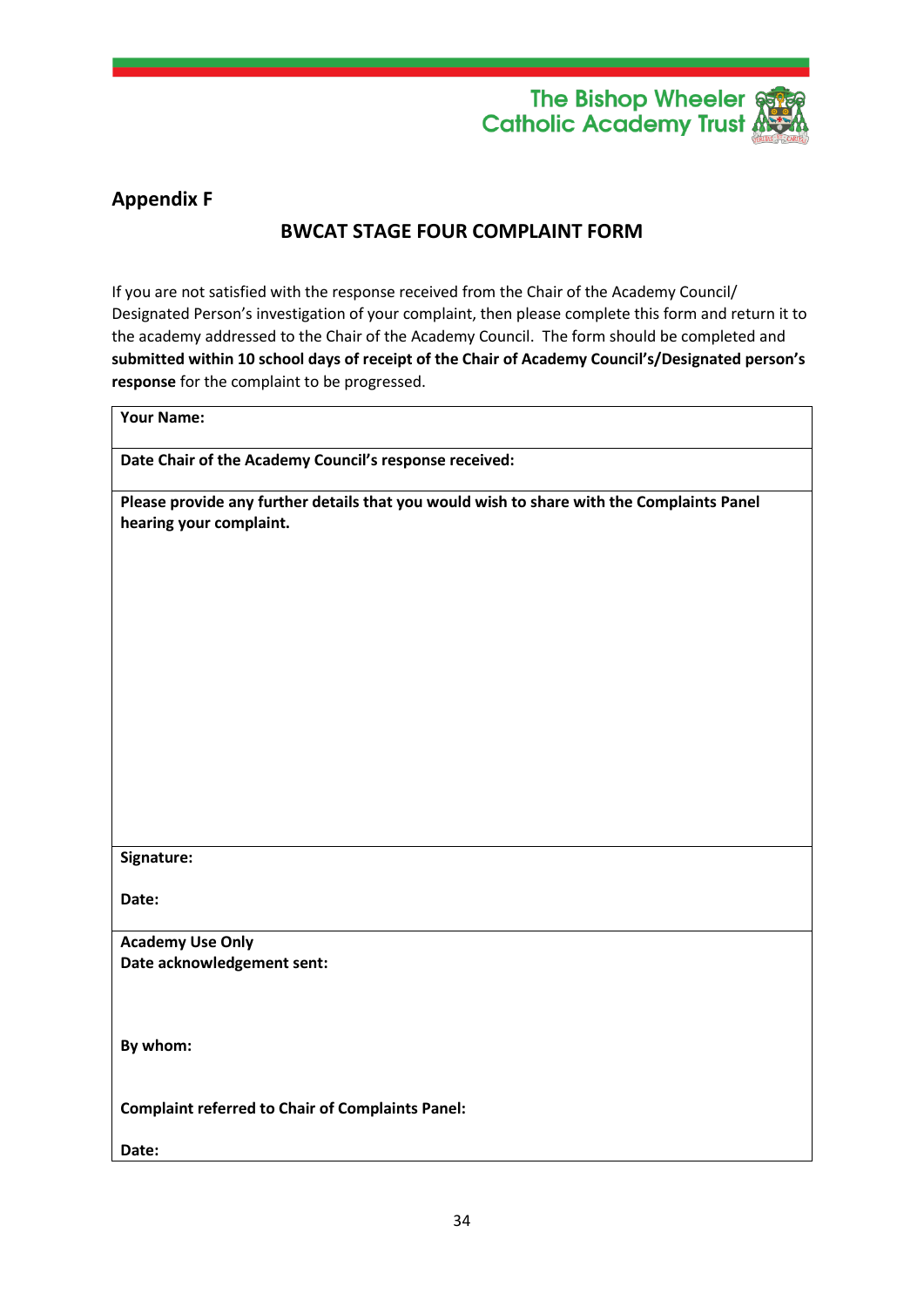

#### <span id="page-34-0"></span>**Appendix G FOR ACADEMY USE ONLY**

#### **BWCAT COMPLAINT MONITORING FORM**

<span id="page-34-1"></span>

| <b>Complainant's Name:</b>  |  |
|-----------------------------|--|
| <b>Tel No:</b>              |  |
| <b>Email address:</b>       |  |
| <b>Nature of Complaint:</b> |  |
|                             |  |

#### **Stage 1 – Informal Concern**

List any action taken to resolve the informal concern:

Complainant satisfied with the outcome: Yes/No

#### **Stage 2**

Date "Stage 2 Complaint Form" received in the academy:

Date Headteacher's response sent to complainant:

Complainant satisfied with the outcome: Yes/No

#### **Stage 3**

Date "Stage 3 Complaint Form" received in the academy:

Date Chair of the Academy Council's response sent to complainant:

Complainant satisfied with the outcome: Yes/No

**Stage 4**

Date "Stage 4 Complaint Form" received in the academy:

Date of complaints Hearing:

Date Complaints Panel's response sent to complainant: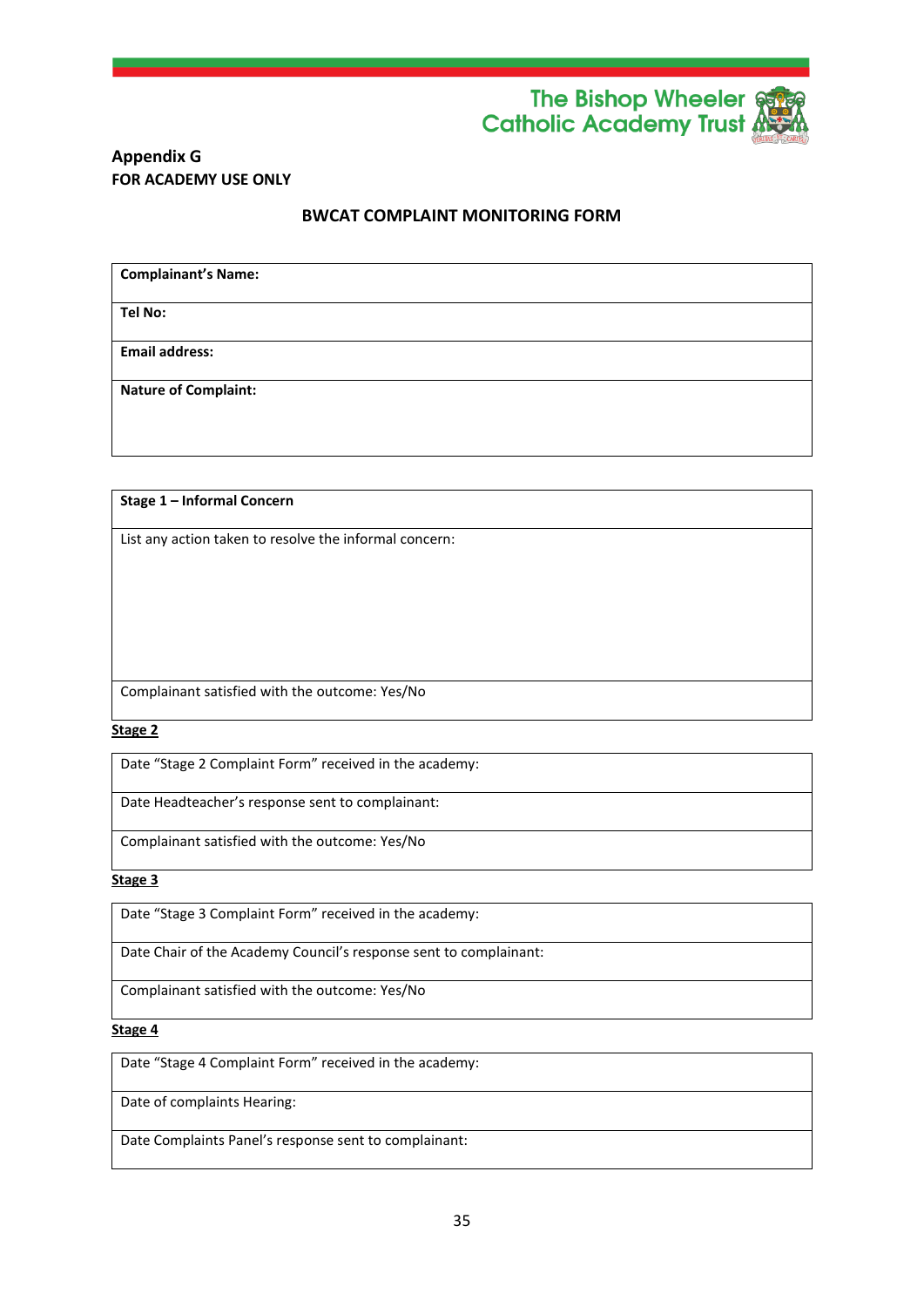The Bishop Wheeler § **Catholic Academy Trust** 

#### **Appendix H FOR ACADMEY USE ONLY**

#### **BWCAT INVESTIGATION FORM**

| <b>Name of Academy</b>                       |  |
|----------------------------------------------|--|
| <b>Name of Complainant</b>                   |  |
| Name of person investigating the complaint.  |  |
| State which stage of Complaints procedure    |  |
| (Stage 1, 2, 3 or 4)                         |  |
| Date of Investigation (if over several days  |  |
| please state all dates in main body of the   |  |
| report)                                      |  |
| Date the Investigation Report was submitted  |  |
| to the Executive/ Headteacher / Chair of the |  |
| <b>Academy Council</b>                       |  |

#### **Background Information**

- Identify what the complaint is and provide brief details of the complaint.
- What actions have already been taken prior to this investigation commencing?
- What communications have taken place?

#### **Investigation Process**

Explain how the investigation progressed, including reasons for decision which were made and the direction the investigation went including:

- A brief description of the methods used to gather the information.
- A timetable of events
- What documents/evidence were reviewed
- List all persons spoken to, to gain the evidence required.

#### **Findings**

Provide a summary of findings and observations.

- Present the findings separately for each complaint/concern.
- Confirm the facts established by the investigation.
- Identify the sequence of events.
- Cross-referencing any documentation used
- Highlighting any mitigating factors
- Avoid using vast extracts from any documents/statements/meeting notes or minutes.
- Quote directly from documents where necessary.
- Include all documents with the investigation report. Remembering to keep all documents confidential.
- Explain how significant the evidence is./ Explain the significance of the evidence
- If the evidence is inconclusive or there is no evidence to substantiate a complaint/concern, then say so.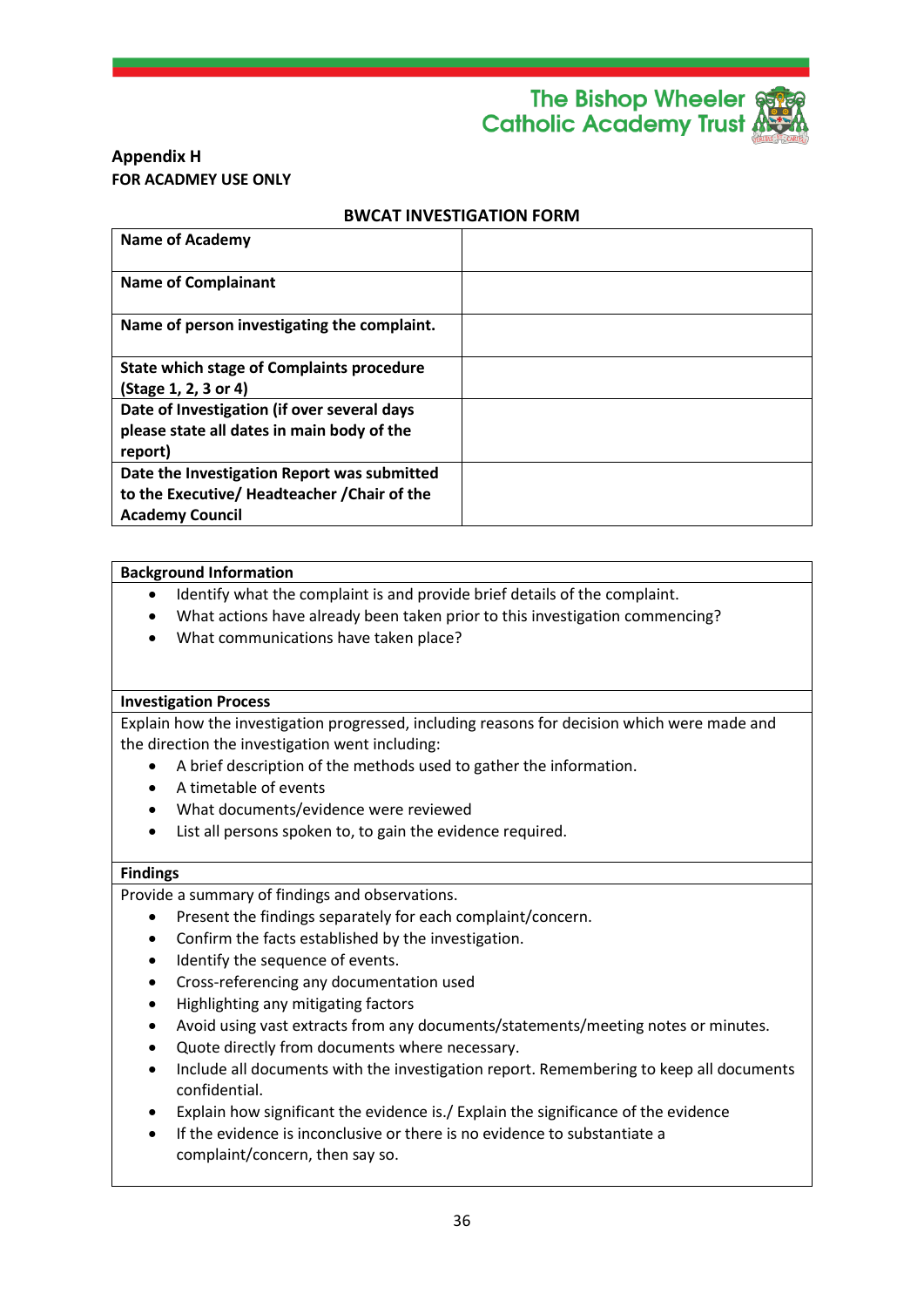

#### **Appendix I FOR ACADEMY USE ONLY**

**Reason for meeting**

#### **MEETING TEMPLATE FORM**

| <b>Name of Academy</b>                             |  |
|----------------------------------------------------|--|
| Name of Complainant (s)                            |  |
| Name of staff member(s) conducting the<br>meeting. |  |
| Date of Meeting                                    |  |

| <b>Outcome of meeting</b>             |
|---------------------------------------|
|                                       |
|                                       |
|                                       |
|                                       |
|                                       |
|                                       |
|                                       |
|                                       |
|                                       |
| <b>Further action required Yes/No</b> |
| If Yes state what action is required  |
|                                       |
|                                       |
|                                       |
|                                       |
|                                       |
|                                       |
| <b>Signature of Complainant(s):</b>   |
| Date:                                 |
| Signature of staff member(s):         |
| Date:                                 |
|                                       |